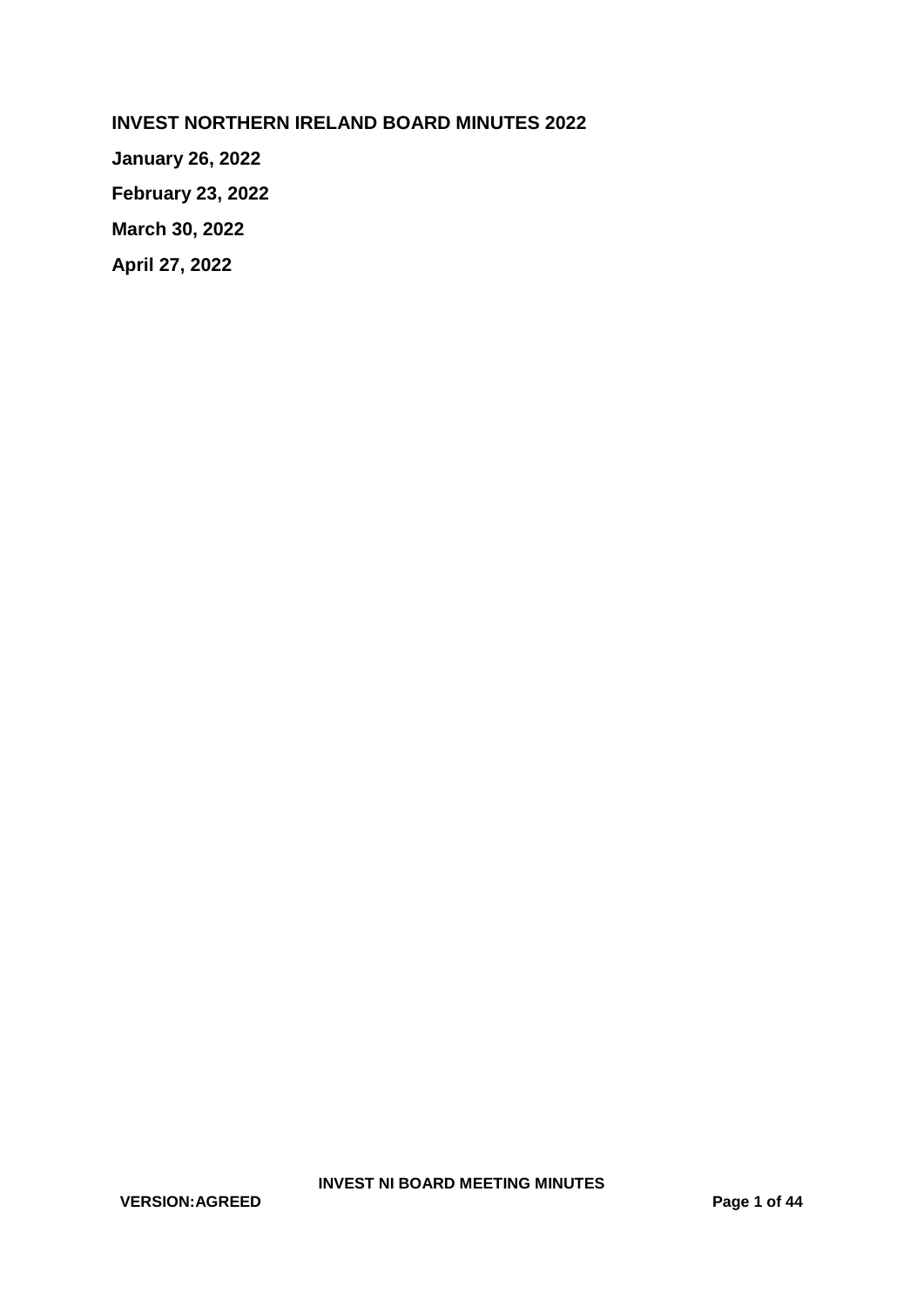# **ONE HUNDRED AND NINETY FIRST MEETING OF THE INVEST NORTHERN IRELAND BOARD, 26 JANUARY 2022 MEETING HELD VIA MS TEAMS**

#### **Present:**

## **Invest NI Board**

| Rose Mary Stalker (Chair) | Mark Nodder         |
|---------------------------|---------------------|
| Deborah Lange             | Padraig Canavan     |
| Kieran Kennedy            | <b>Colin Coffey</b> |
| Kevin Kingston            | Michael McQuillan   |
| Marie-Therese McGivern    | Dr Mark Sweeney     |

Judith Totten

**In Attendance:** Mel Chittock, Alan McKeown, Brian Dolaghan, Denise Black, Donal Durkan, Jeremy Fitch, Peter Harbinson, Steve Harper, Vicky Kell, Ian Maxwell

**Minute Taker:** Wendy Savage

## **1. APOLOGIES**

None received.

**VERSION:AGREED Page 2 of 44**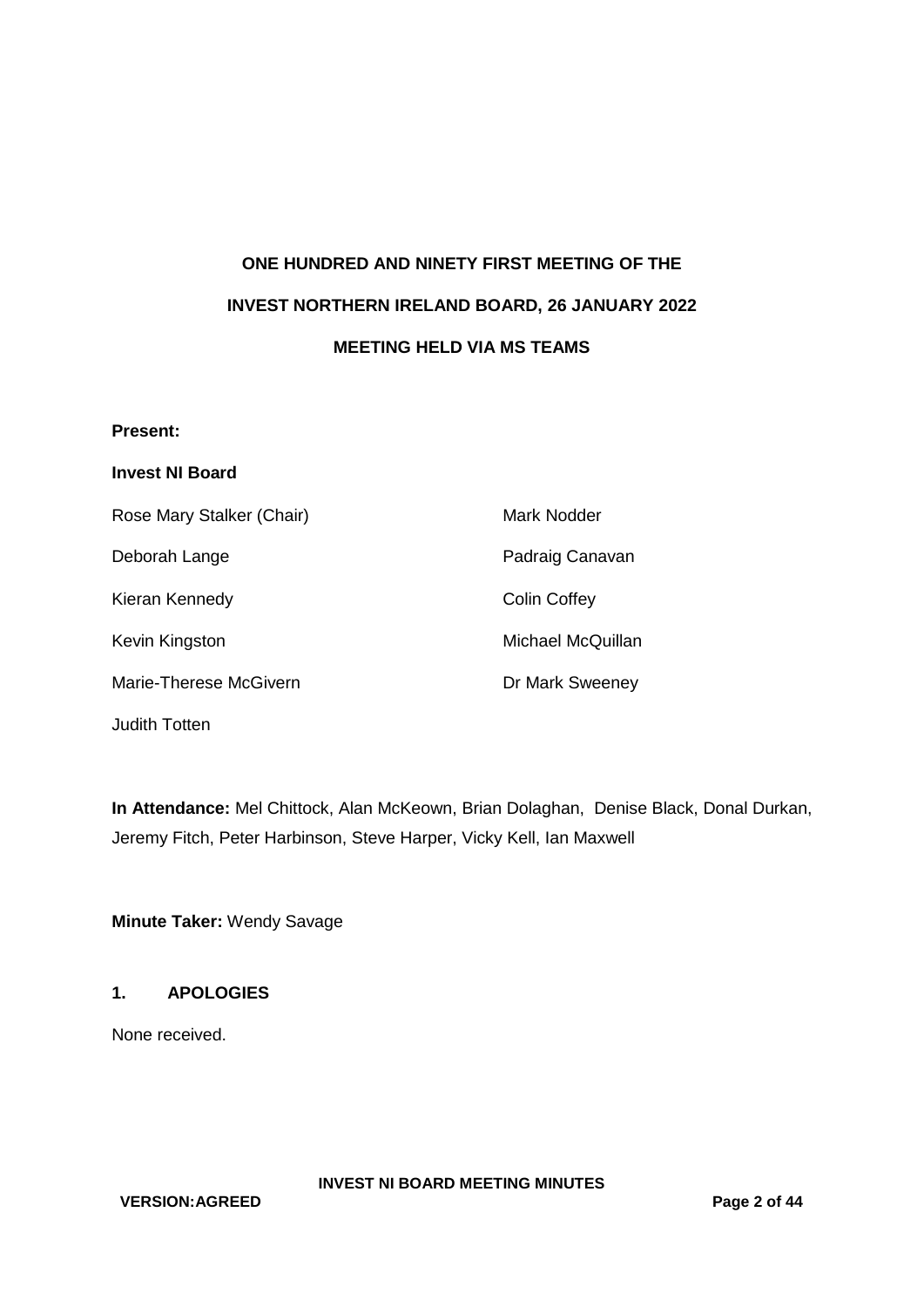## **1.1 DECLARATION OF CONFLICTS OF INTEREST AND OPENING REMARKS**

It was confirmed that the current Register of Interests was up to date. Board members Colin Coffey, Kieran Kennedy, and Michael McQuillan asked for additional items to be added to their registers of interest. These will be updated accordingly.

## **1.2 MINUTES**

The minutes of the December Board meeting were agreed and will be published online.

## **1.3 MATTERS ARISING**

The Actions table was reviewed. The following was noted:

Action 1 – In discussing the update papers provided by Jeremy Fitch, the Chair stated that there are still some unresolved issues and advised that she believes Invest NI has a role to play in helping bring Councils together to share best practice regarding land/property needs.

**Action: Following discussions with Solace, Jeremy/Alan to provide update at March Board meeting on how Invest NI can play a convening role in helping Councils share best practice regarding land/property needs.**

Action 4 – Mel Chittock advised that updated casework training material should be ready to roll out by February. Deborah Lange advised that she thought Board members should have specific casework training and suggested a half-day face-to-face session as soon as possible would be beneficial. Deborah, in conjunction with other Board members has drafted some content.

**Action: Ian Maxwell, with help from Wendy to organise a date (no later than early March) for the training session.**

**VERSION:AGREED Page 3 of 44**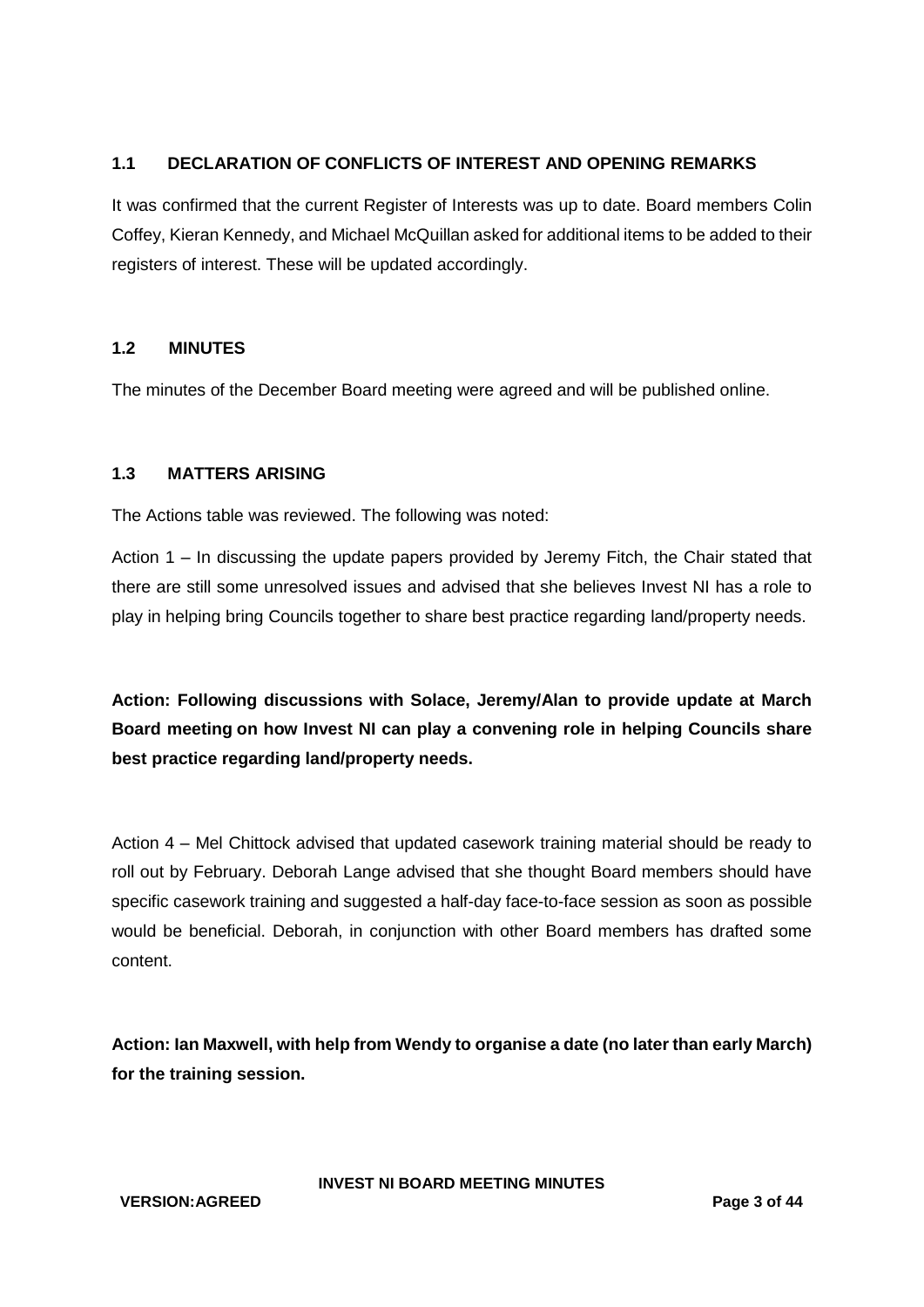#### **2. ITEMS FOR DISCUSSION**

#### **2.1 CEO REPORT TO BOARD**

The Chair welcomed Mel Chittock to his first Board meeting as Interim Chief Executive. Mel explained some changes to the format of the monthly CEO Report to Board and welcomed feedback from members. Mel went on to highlight that whilst employment figures are currently holding up, a squeeze on household budgets and the inflation rate of 5.1% will have an impact on the economy. Mel went on to say that as demand for Invest NI support remains high; this will create further pressures for the budget moving forward.

Mel concluded by stating that the current pause on issuing new offers has created challenges in meeting year-end targets and would also impact the financial outturn against budget. Steve Harper gave a brief update regarding the target on generating external sales.

Mark Sweeney asked for clarification on a date for lifting the pausing on issuing offers, which was previously stated as mid-January. Mel confirmed that this was correct when first stated although DfE are working to establish the impact of a reduced budget settlement, and an update on this may still be some weeks away. Mark Nodder commented that this situation must be making managing the FDI pipeline very difficult.

Other comments from Board members related to budget commitments compared to previous years and the need to perhaps pause casework panels until the budget settlement is confirmed.

The Chair stated that the Board have previously asked for recommendations on the prioritisation and management of budget, and is hoping to see this proposal later in the meeting. The Chair concluded by saying that the Board and ELT need to be cognisant of the priorities for Northern Ireland.

**INVEST NI BOARD MEETING MINUTES**

**VERSION:AGREED Page 4 of 44**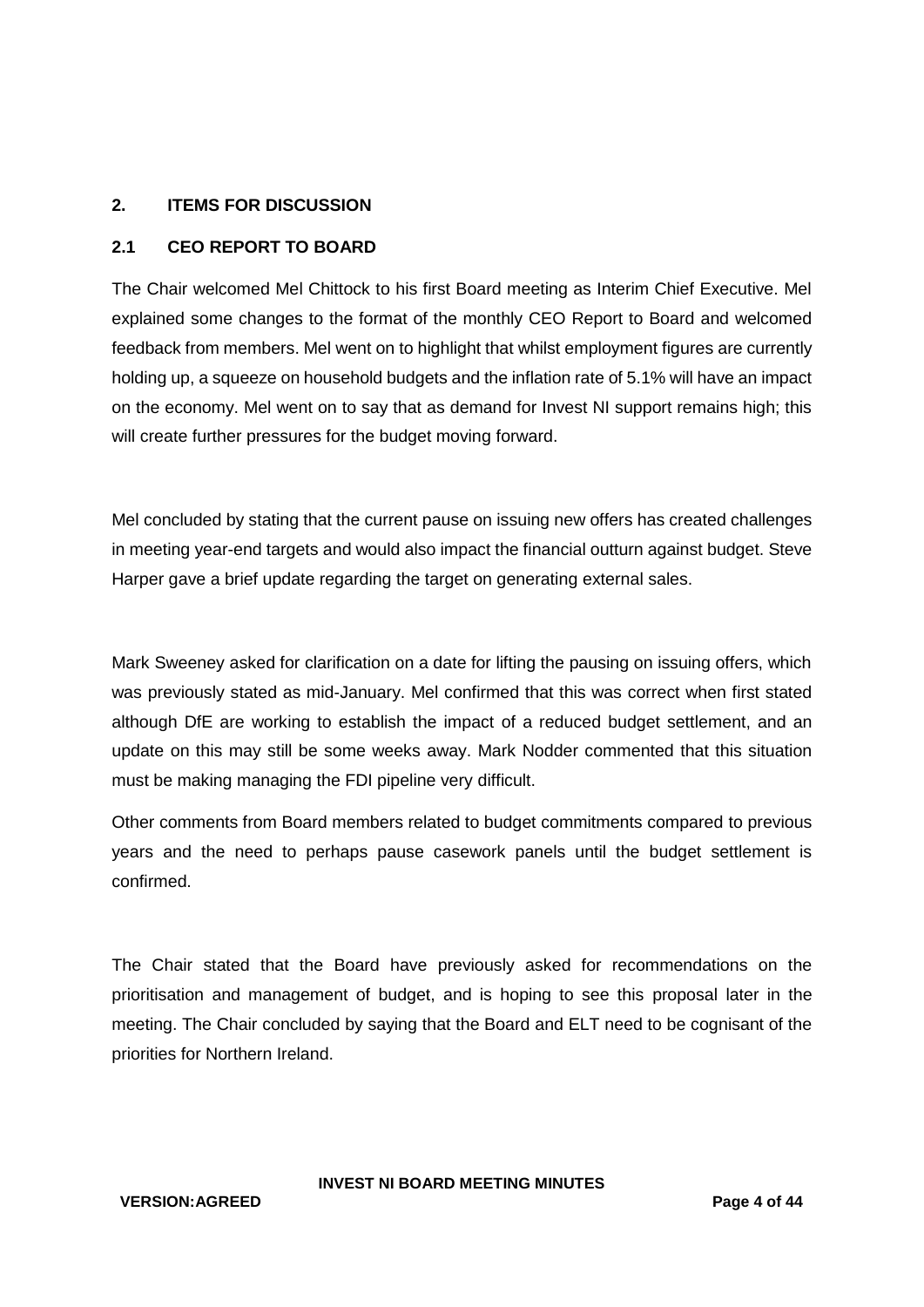Mark Sweeney advised that he understands how difficult it is to make long-term prioritisation decisions based on our situation.

Mel Chittock concluded this item by stating that ELT are actively taking steps to bring forward recommendations for prioritisation.

The Chair thanked Mel for his update and recognised Mel for stepping up in his new role to take on these challenges.

Mel provided an update on the work of NI-CO. A new Interim Chair, Ken Nelson, has been appointed. Mel updated the Board on recent discussions with NI-CO and DfE on the future strategic options for NI-CO.

## **2.2 UPDATE ON WIP**

Padraig Canavan stepped out of the Board meeting during this item, due to a conflict of interest regarding projects discussed.

Brian Dolaghan presented to Board on the live management of Work in Progress (WIP) and provided the Board with potential options for managing current projects in WIP.

Deborah Lange stated that we need to determine the decision making process to decide if projects are 10X aligned and what each project will deliver. Colin Coffey asked if DfE have provided any further thinking on 10X projects. Donal Durkan advised that this detail is being worked on in conjunction with colleagues in DfE.

Brian advised that further analysis is required to deal with overlaying budget spend on current WIP.

**INVEST NI BOARD MEETING MINUTES**

**VERSION:AGREED Page 5 of 44**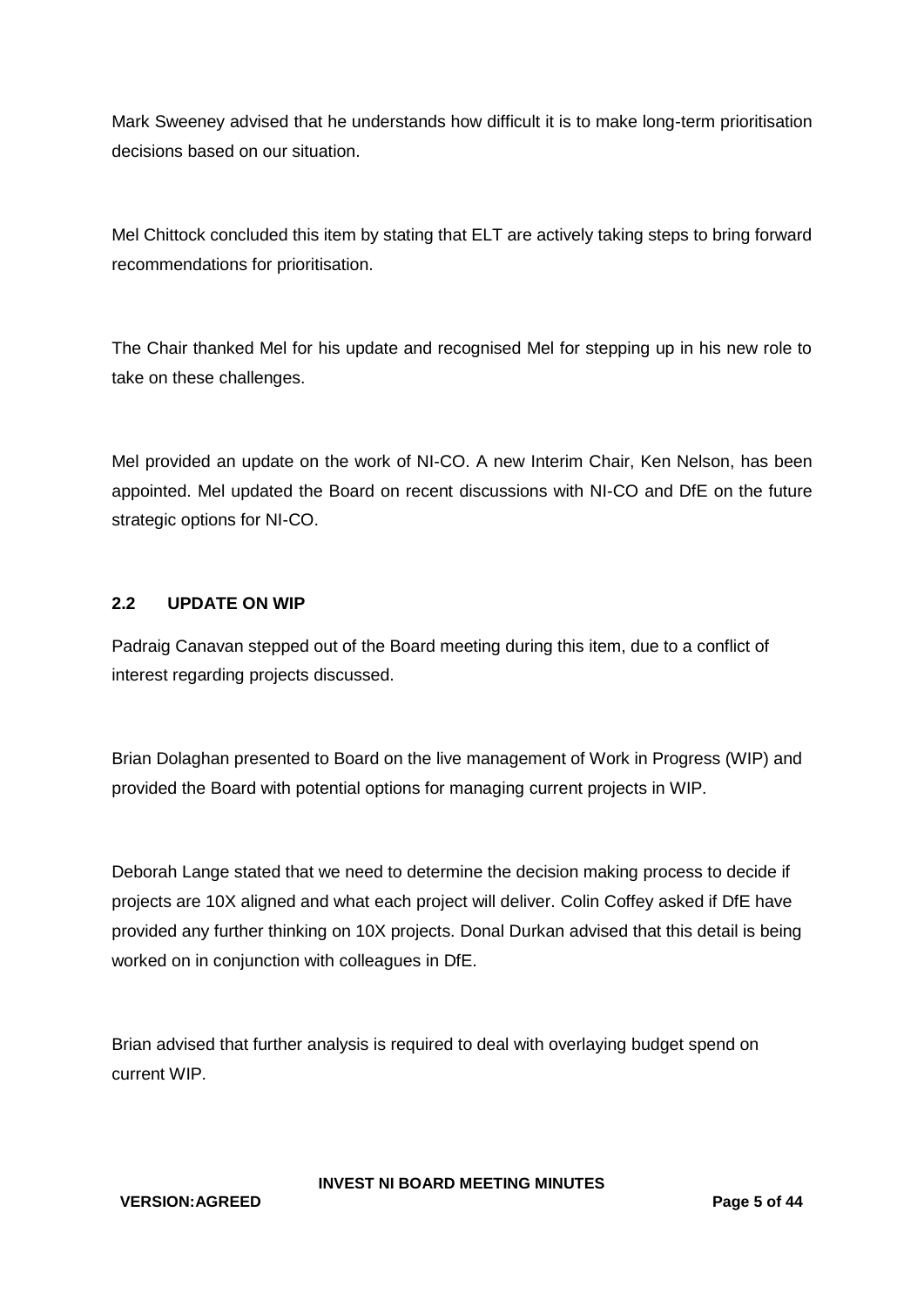The Chair stated that it was critical that the organisation agree the budget prioritisation proposal including guidelines and mechanisms to prioritise future commitments and expenditure. Given the Departmental hold and the current budget outlook and uncertainties, Invest should not make any further casework decisions until the prioritisation criteria and budget affordability has been established. As a result, casework panels need to be put on hold until an affordable baseline plan and agreed prioritisation mechanism is established.

In recognition of the urgency of this matter, the Board agreed to re-convene as soon as the further analysis had been completed and a proposal was ready to be presented.

Several Board members raised queries with regard to bringing forward recommendations and how any messages would be communicated more widely, recognising that this needs to be carefully managed.

The Chair stated that the Board wants to see recommendations from ELT on how they propose to manage WIP moving forward, given current constraints. Board would also like to see the impact of any decisions taken and the wrap-around communications.

# **Action: ELT to provide recommendations and guidance on managing WIP at a meeting to be organised within the next week**.

The Chair concluded by stating that the Board appreciates that this will be challenging and is aware that there may have to be different levels of recommendations based on project size, location etc.

Padraig Canavan re-joined the meeting

# **2.3 STRATEGIC OPPORTUNITIES UPDATE**

The Chair provided an update and context on the strategic opportunities previously discussed by Board in October 2021.

**VERSION:AGREED Page 6 of 44**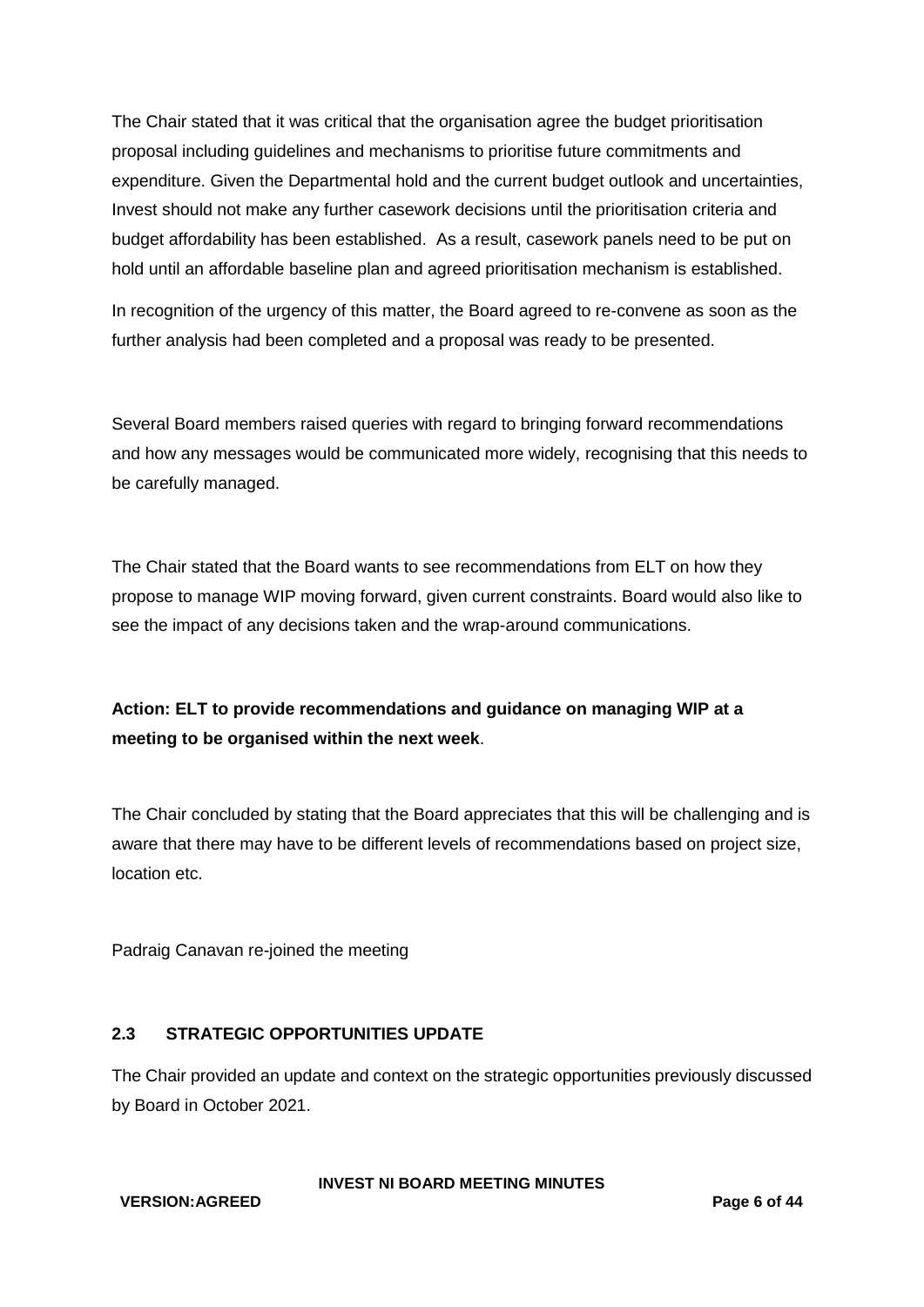Donal Durkan then presented an update on the ambition statements, relating to the strategic opportunities and the proposed role of Invest NI in moving these forward in conjunction with DfE.

There was consensus from the Board and broad endorsement of the strategic opportunities and ambition statements presented and agreement that they are strongly aligned to 10X ambitions. The Board also asked for further detail on how these opportunities would be realised and measured and the Chair stated that we now need to work with DfE to turn these ambitions into sellable opportunities. The Chair stated that as a first next step, she would like to share the documents discussed today with DfE and asked for support from Board colleagues to do this. The Chair also stated that in conjunction with ongoing work, the composition of the Board Working Groups would need to be revisited to ensure collaboration with DfE and external stakeholders.

## **2.5 FINANCE REPORT TO BOARD**

Alan Harris joined the meeting and provided an update to supplement the Finance Report to Board, which is summarised below:

- The January Monitoring Round is now complete.
- Surrender made in relation to the Productive Investment Capital Grant Scheme (PICG), largely due to delays in scheme approvals and difficulties faced by companies in terms of timely global procurement of capital assets.
- The continued uncertainty on the outcome of any future year budget bids nor any conclusion in respect of replacement of ERDF Funds along with current WIP conversion hiatus continues to make forward planning extremely difficult.
- It was noted that Invest NI has paused issuing letters of offer, on the advice of DfE, which will increase commitments against next year's budget. This pause is to give the Department time to assess the impact of draft budget figures for 2022-25 on the Department and its Arm's Length Bodies. This pause of business activity will likely have an impact on targets, 2021/22 budget spend, and company engagement, depending on how long the pause lasts.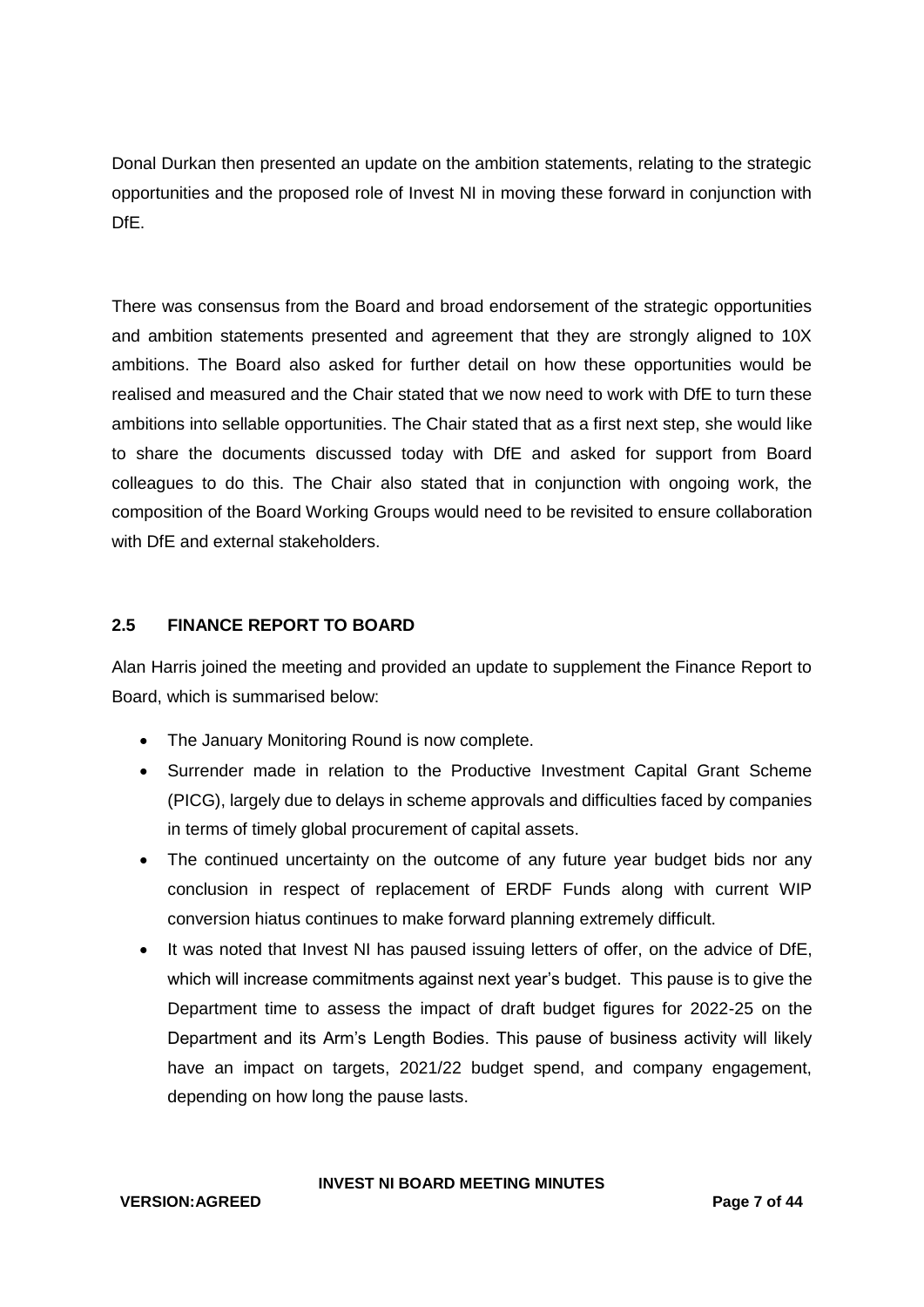• Annual Accounts 2020 – 2021 – The team has continued to follow up with NIAO on the expected timelines for the completion of the audit. This is now likely to fall into February 2022.

# **2.6 ARC FEEDBACK**

The ARC Chair referred to the minutes of the 24<sup>th</sup>November 2021 ARC meeting which were included in the Board Pack.

The ARC Chair then provided a verbal update on ARC activity since the November ARC meeting which is summarised below:

- The ARC Chair and other members of ARC held various meetings with Mel Chittock, Colin Morelli and other members of the Invest NI team regarding:
	- $\circ$  The status of the NIAO audit of the 2020/21 accounts which are still not complete
	- o The GOCC work programme
	- o Staffing of GOCC and ARC secretariat
	- $\circ$  Preparing for the upcoming ARC meetings on 9<sup>th</sup> February
	- o Placeholder meeting on 23<sup>rd</sup> February in case the NIAO audit is complete
- The ARC Chair and Kevin Kingston have been reviewing portions of the Governance Statement relating to Glenmore and Covid Schemes
- In December 2021, ARC raised concerns with the new Accounting Officer regarding ongoing issues

The Chair thanked the ARC Members and Chair for their ongoing commitment and efforts.

# **2.7 ORGANISATION TRANSFORMATION**

The Chief Transformation Officer, Alan McKeown, presented his vision to Board on opportunity and approach, actions taken to date and the immediate priorities to bring about change. Alan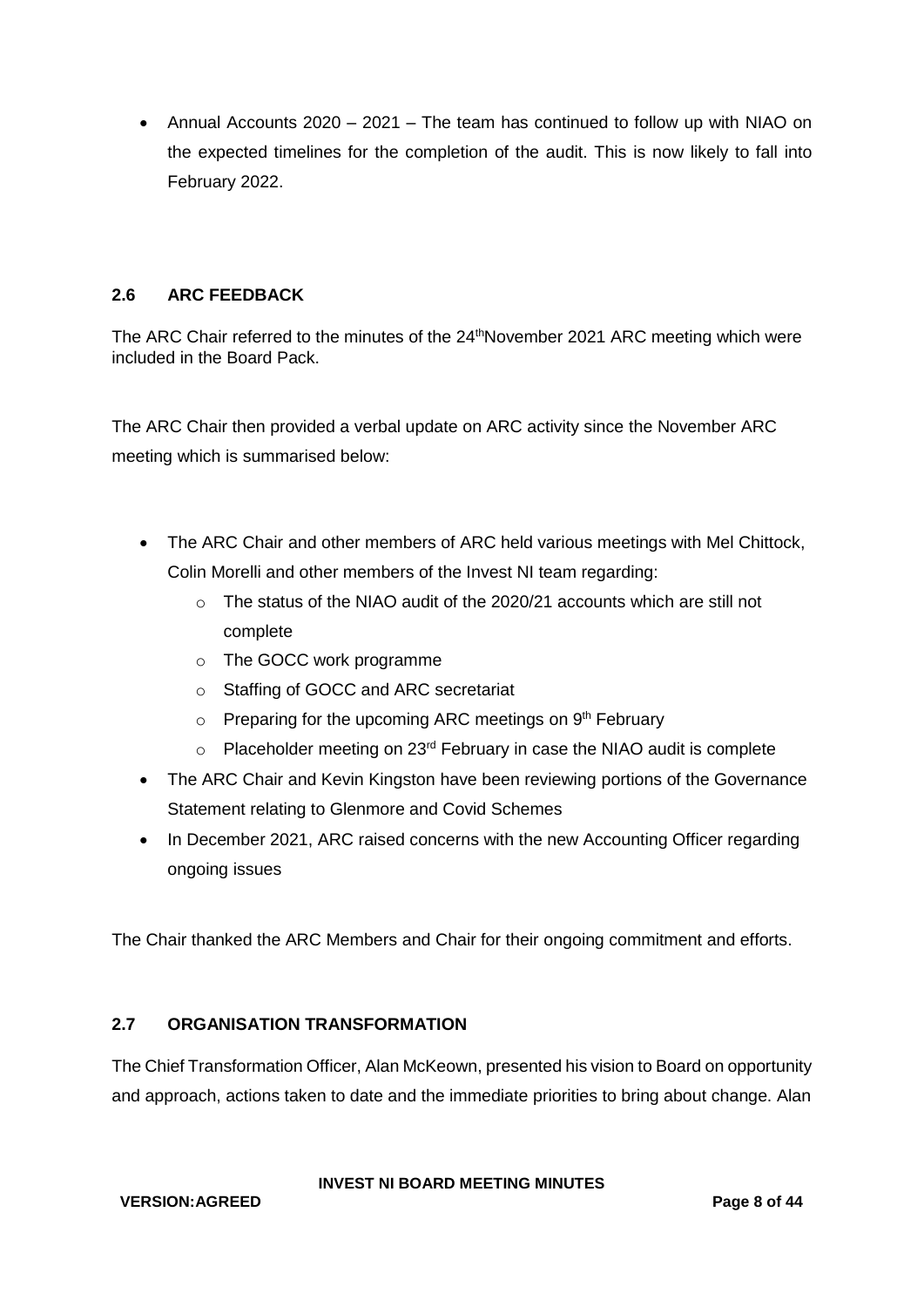commented on the positive engagement during today's meeting and is keen to continue to improve engagement between ELT and Board members.

Board Members commended Alan on the team's progress but asked for more clarity on dates and deadlines as we progress.

# **3. MONTHLY REPORTING TO BOARD BY EXCEPTION**

## **3.1 MARKETING & COMMUNICATIONS REPORT**

Paper was noted.

Peter Harbinson provided a further short update and advised the stakeholder plan was now ready to be shared with Board. The Chair advised that Non-Executives were also keen to proactively engage.

# **Action: Stakeholder outreach plan to be shared with Board for discussion and agreement.**

Peter also advised his team would be under some pressure as they are currently engaged in organising an Investment Conference taking place in Belfast in early March.

#### **3.2 BUSINESS PLAN – ACTIONS TRACKER**

Paper was noted.

# **3.3 CASEWORK REPORT & PROJECT PIPELINE**

Papers were noted.

**VERSION:AGREED Page 9 of 44**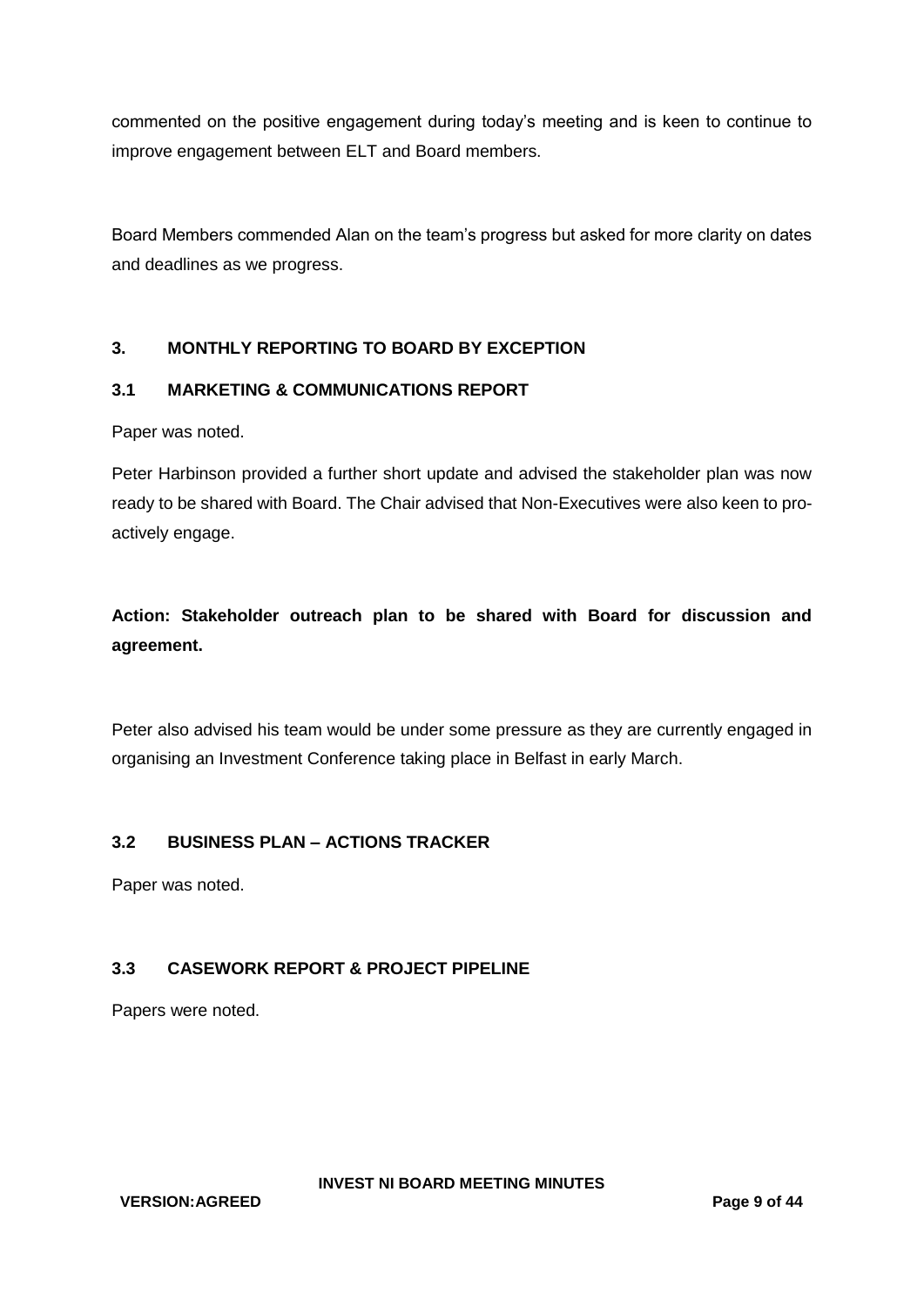## **4. ANY OTHER BUSINESS**

## **4.1 CHAIR'S BUSINESS**

Nothing raised under Chair's Business.

## **4.2 ANY OTHER BUSINESS**

Nothing raised under AOB.

The Board Meeting ended at 4.30pm.

#### **5. NON-EXECUTIVE DIRECTOR SESSION**

The Non-Executive Director session commenced at 4.30pm and was led by the Chair.

Mel Chittock, Alan McKeown and Denise Black joined the meeting for the first item of discussion and left the meeting at 5.00pm.

#### **6. DATE OF THE NEXT BOARD MEETING**

The next Board meeting will be on Wednesday 23<sup>rd</sup> February 2022.

The NED Session ended at 5.40pm.

**Wendy Savage,** January 2022

\_\_\_\_\_\_\_\_\_\_\_\_\_\_\_\_\_\_\_\_\_\_\_\_\_

**Chair**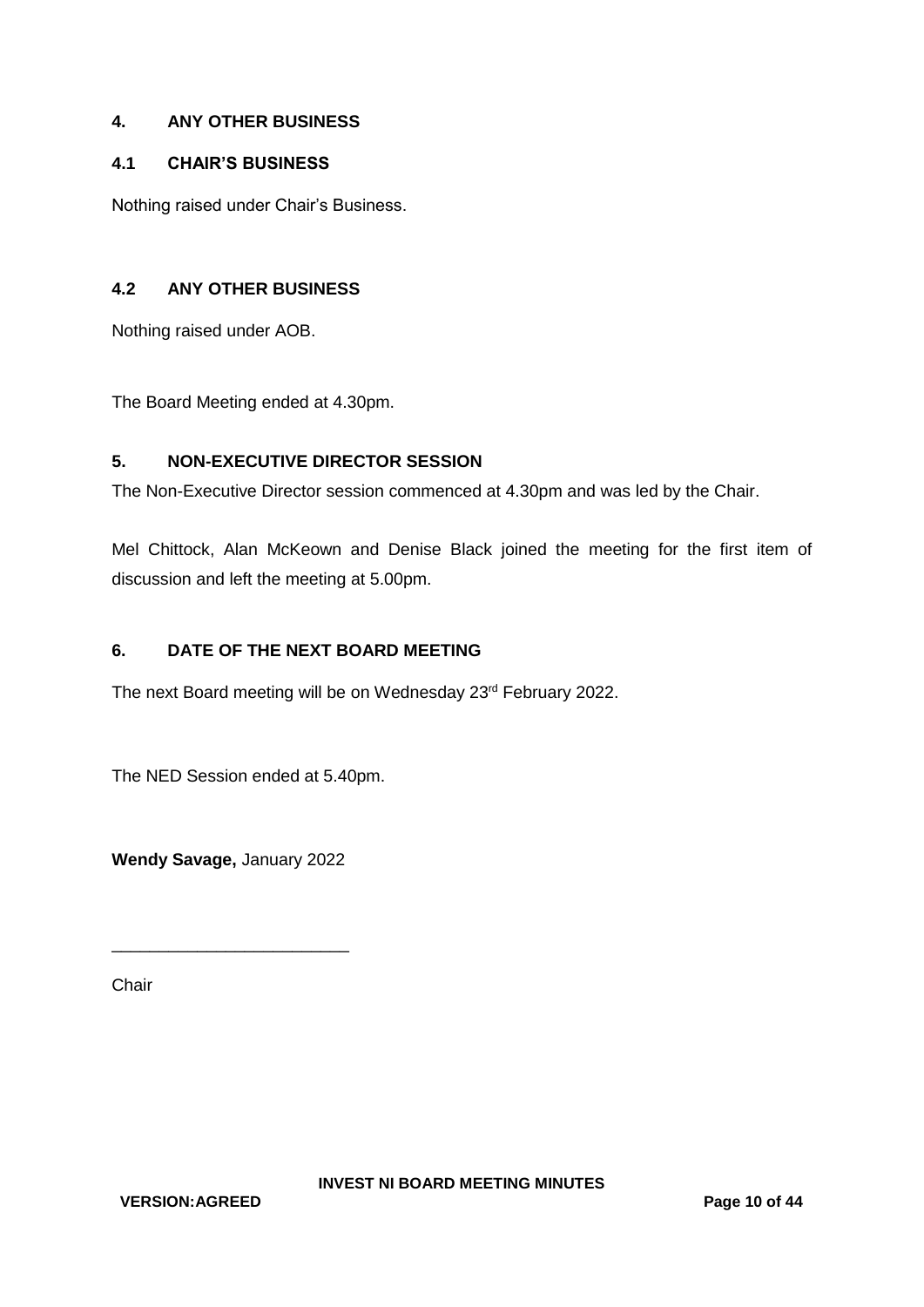# **ONE HUNDRED AND NINETY SECOND MEETING OF THE INVEST NORTHERN IRELAND BOARD, 23 FEBRUARY 2022 MEETING HELD AT INVEST NI HQ & VIA MS TEAMS**

#### **Present:**

| <b>Invest NI Board</b>    |                   |
|---------------------------|-------------------|
| Rose Mary Stalker (Chair) | Mark Nodder       |
| Deborah Lange             | Padraig Canavan   |
| Kieran Kennedy            | Judith Totten     |
| Kevin Kingston            | Michael McQuillan |
| Marie-Therese McGivern    |                   |

**In Attendance:** Mel Chittock, Alan McKeown, Brian Dolaghan, Denise Black, Donal Durkan, Jeremy Fitch, Peter Harbinson, Steve Harper, Ian Maxwell

**Minute Taker:** Wendy Savage

The meeting commenced at 11:30am. Rose Mary Stalker, Deborah Lange, Kevin Kingston, Judith Totten, Padraig Canavan, Michael McQuillan, Mark Nodder, Marie-Therese McGivern, Alan McKeown, Denise Black, Donal Durkan, Jeremy Fitch, Peter Harbinson and Steve Harper met at Invest NI HQ, with the remainder of the participants joining via Teams.

#### **1. APOLOGIES**

Apologies received from Dr Mark Sweeney and Colin Coffey

#### **VERSION:AGREED Page 11 of 44**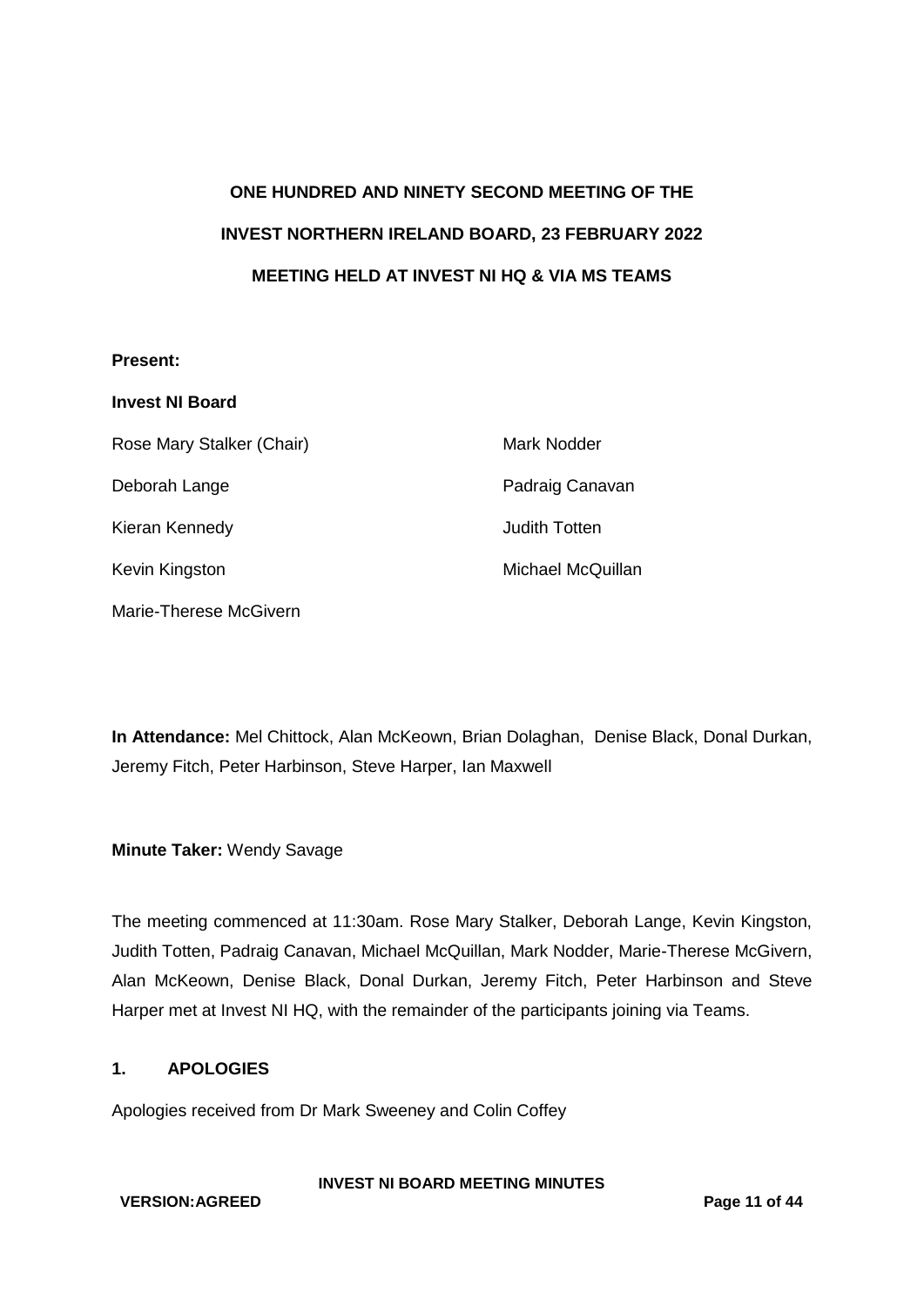## **1.1 DECLARATION OF CONFLICTS OF INTEREST AND OPENING REMARKS**

It was confirmed that the current Register of Interests was up to date.

#### **1.2 MINUTES**

The minutes of the January Board meeting were agreed and will be published online.

#### **1.3 MATTERS ARISING**

The Actions table was reviewed. The following was noted:

Action 1 – Proposals on 'Voice of the Customer' to be taken forward as part of the work under Evolve.

Action  $5 -$  Jeremy Fitch and Alan McKeown to meet with Solace on  $4<sup>th</sup>$  March. Jeremy also stated that Councils will be contacted for their views once the review of Invest NI's property strategy commences. The Chair stated we should be clear in our messaging that we want to help facilitate the sharing of best practice and suggested that Board members should also be consulted during the review.

**Action: Meeting with Solace taking place on 4th March and engagement with Councils will continue. Jeremy to contact Board members with regard to review of property strategy.**

#### **2. ITEMS FOR DISCUSSION**

#### **2.1 CEO REPORT TO BOARD**

The Interim CEO highlighted that the economy is continuing to respond post-Covid, with some positive signs. Mel also referenced the challenges with exports and the need to keep this under review.

**VERSION:AGREED Page 12 of 44**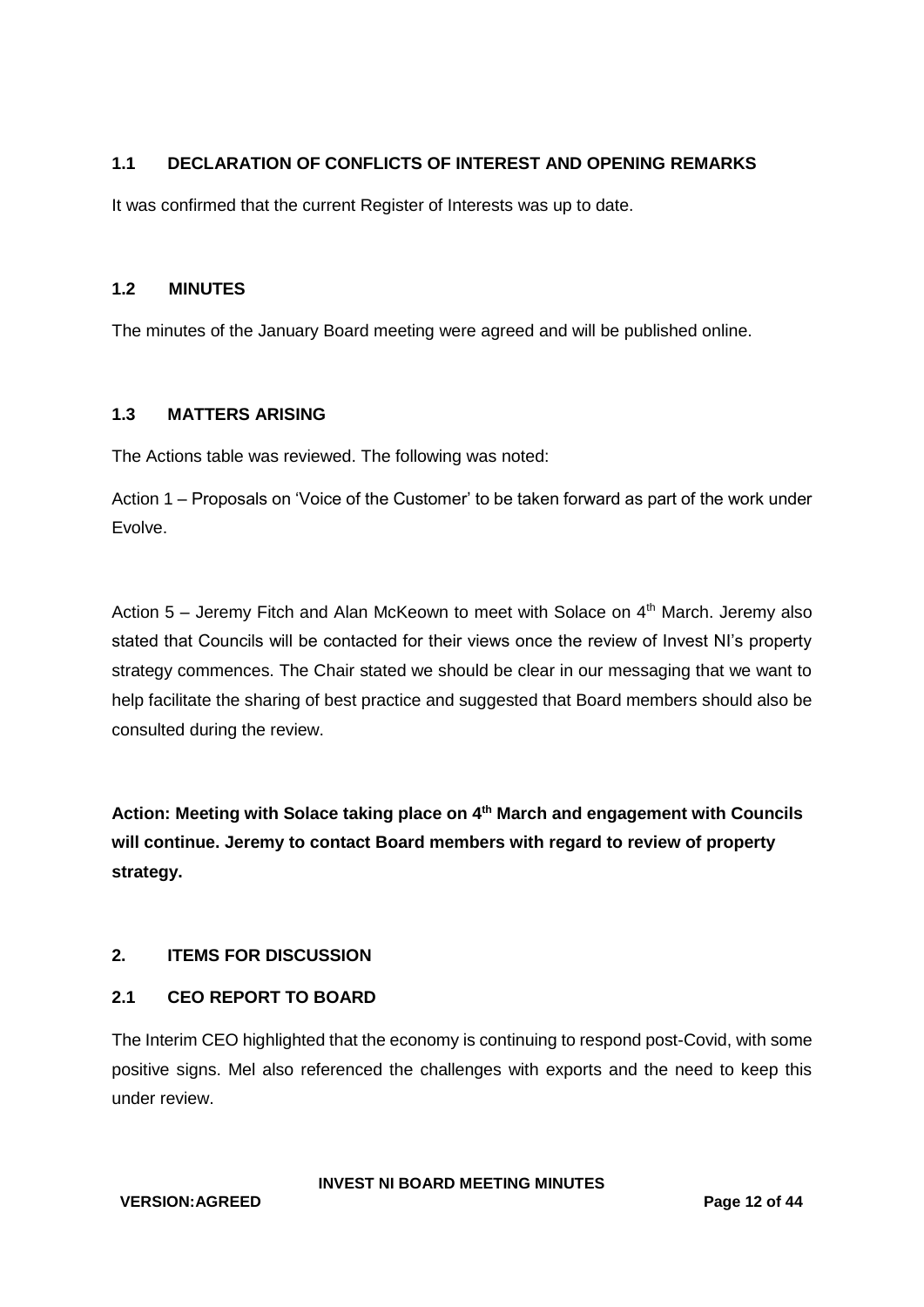Mel went on to give a brief update on the Dubai Expo event, which he attended with Minister Lyons and Steve Harper. The feedback from companies who attended has been positive and Mel thanked the team on the ground in Dubai for their support during the event.

Mel concluded by giving a brief organisation update and stated that moving forward, further re-prioritisation of roles and responsibilities will be required to progress the Evolve project, given the pace of change and on some elements of the project and the complexities within the organisation. Mel also confirmed that additional resources would be put in place to support ARC and the staffing of GOCC would be actioned in the next few days.

The Chair stated that it acceptable to need to re-prioritise roles and responsibilities and the Board looks forward to hearing more on the ongoing Evolve work streams and milestones.

The Chair asked that Denise Black and the Human Resources Team think about the skills requirement, both new skills and re-skilling needed by Invest NI.

Donal Durkan updated the Board on ongoing discussions with DfE in relation to the responsibilities for several City & Growth Deal projects.

**Action: Alan McKeown to provide more detail on Evolve project (including milestones) at the March Board meeting.**

# **2.2 FINANCE REPORT TO BOARD**

Alan Harris joined the meeting and provided an update to supplement the Finance Report to Board, which is summarised below:

**INVEST NI BOARD MEETING MINUTES**

**VERSION:AGREED Page 13 of 44**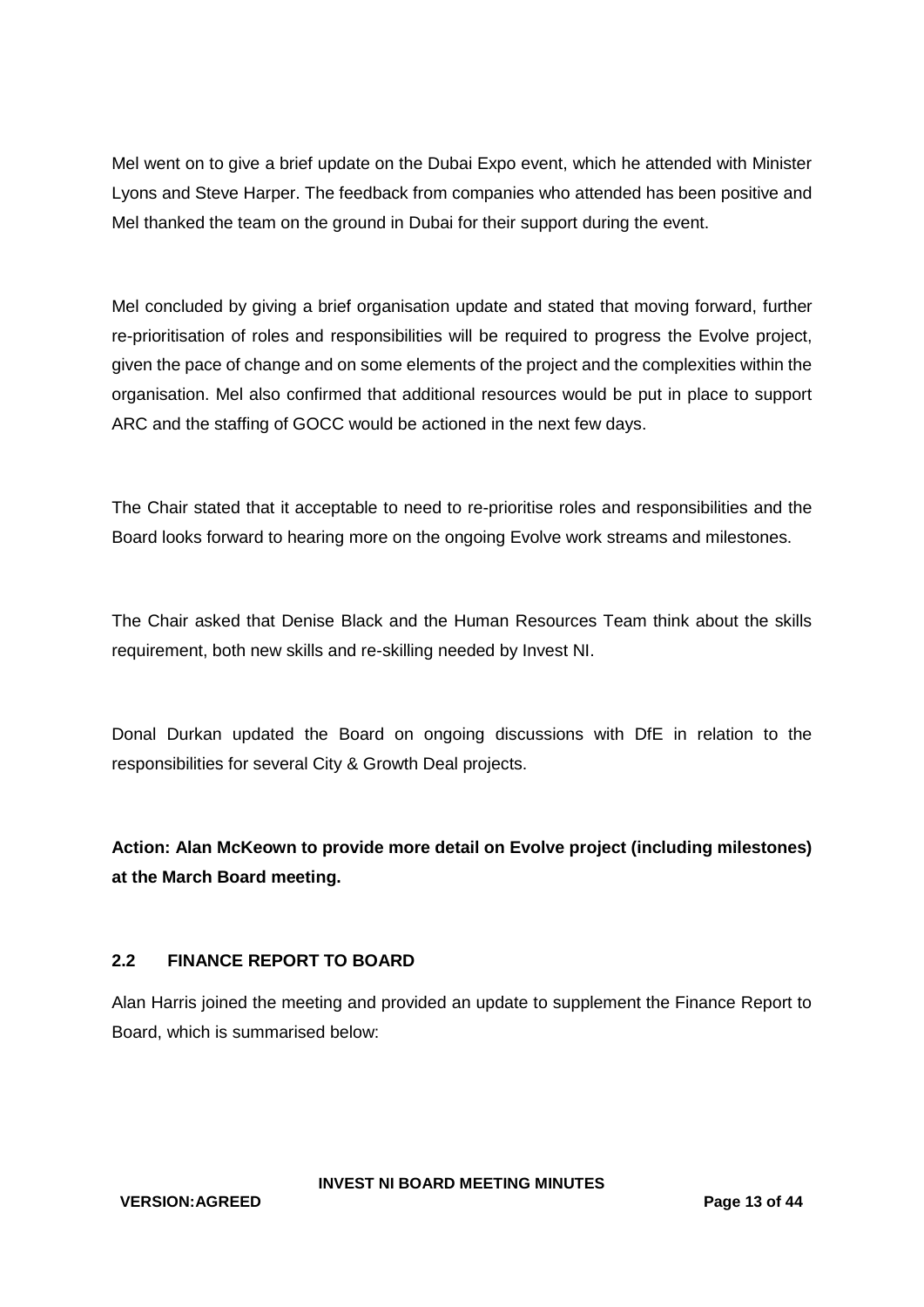- The continued uncertainty on the outcome of any future year budget bids nor any conclusion in respect of replacement of ERDF Funds continues to make forward planning extremely difficult.
- The pause on issuing letters of offer that have future year commitments has continued into February. Invest NI are continuing to meet with DfE officials to ascertain the appropriate path forward.
- Annual Accounts 2020 2021 The team are in the closing stages of finalising the Annual Report and Accounts for 2020-21. Final versions of the C&AG's report have now been received, considered by ARC and will be discussed later in the meeting.

Michael McQuillan asked if there was any further detail available on other future potential sources of funding. Alan advised that there are currently discussions ongoing regarding other potential funding streams.

Both the Chair and Deborah Lange suggested that we should be exhausting all avenues of sourcing including capital funding, even on a temporary basis.

# **2.3 ARC FEEDBACK**

The ARC Chair provided a verbal update on activity from the ARC meeting on 9<sup>th</sup> February. Minutes will be available for the March Board meeting.

The highlights are summarised below:

- Update provided on the review and approval of the 2022-23 Internal Audit Plan;
- ARC members had a presentation on the risk area of Technology & Cyber Security;
- Update provided on External Audit progress and plans for next year's audit;
- Update on the risk register development exercise was provided;
- ARC rolling agenda and Terms of Reference were updated;
- ARC Self-Assessment Report drafted and to be discussed with all Members.

The ARC Chair went on to provide a verbal update from the ARC meeting held on the morning of 23rd February. The main agenda item for this meeting was the 2020-21 Accounts.

**VERSION:AGREED Page 14 of 44**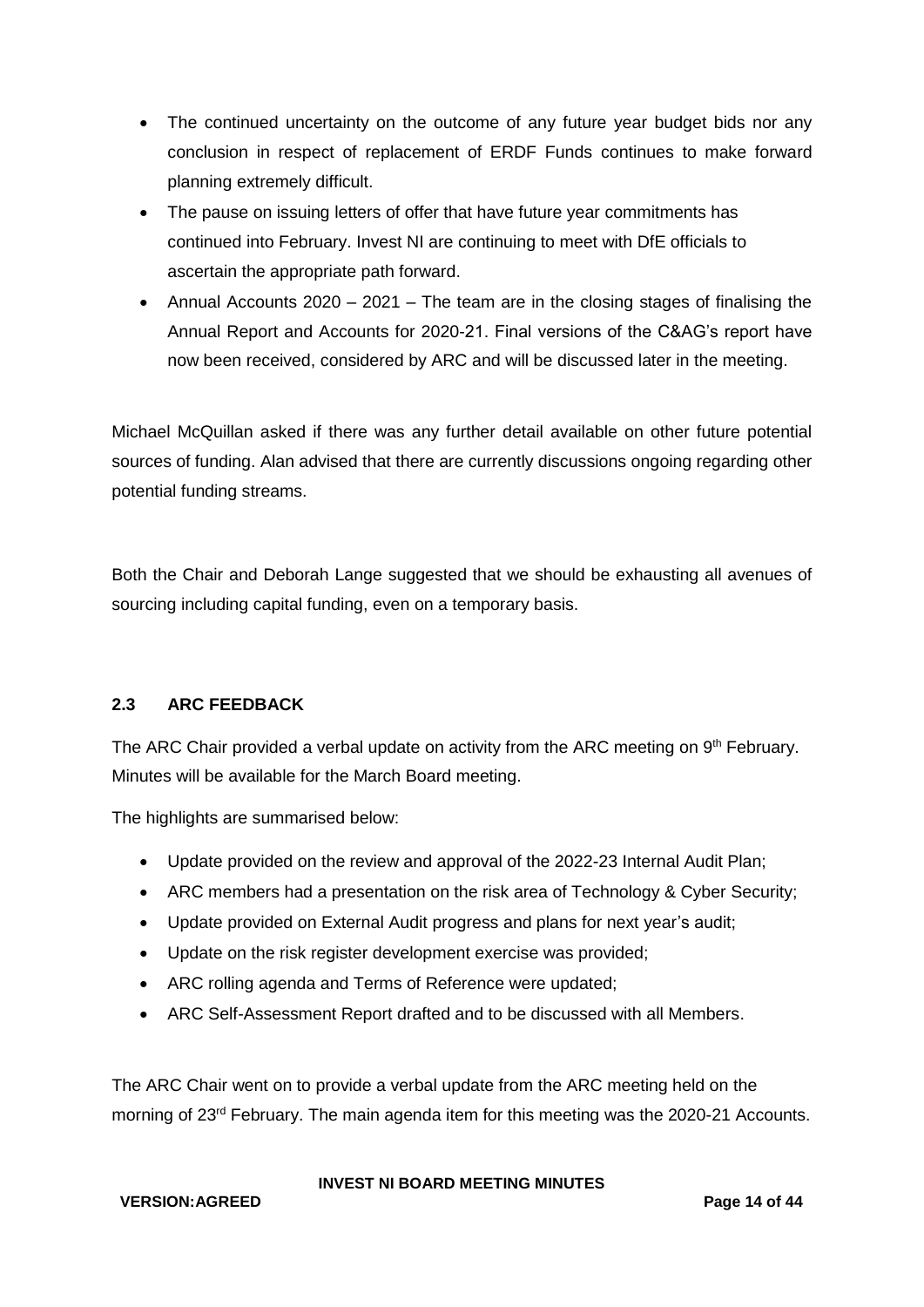Whilst there remains a difference of opinion between NIAO and INI around the accounting treatment related to Covid schemes, Invest NI is in step with DfE.

There is an Adverse True and Fair and Regularity Opinion relating to the Covid Schemes administered by the Department, and an Adverse Regularity Opinion related to selfdeclarations related to Covid schemes administered by Invest NI. In addition there is an Adverse Regularity Opinion related to Glenmore.

The C&AG has also included an Emphasis of Matter paragraph regarding the valuation of buildings, land, investment in associates, financial assets and grant provisions – this is not a qualification but is pointing out the uncertainties in valuations in light of the economic environment surrounding Covid.

There are no Recommendations in the Report to Those Charged with Governance. The 2020/21 year would have been a clean audit opinion except for the Covid schemes and the Glenmore loan. The Chair gave her congratulations and asked that her thanks be relayed to the whole Invest NI team involved in preparing the 2020/21 Accounts.

ARC has performed a detailed review of the accounts, especially the governance statement, and the C&AG Report and is content to recommend the 2020/21 Accounts to the Board for approval.

All Board members in attendance approved the Accounts with one exception, who requested more time to review and whose approval was confirmed later the same day.

There is a view is that NIAO will complete their Q&A and the Accounts will be laid around  $7<sup>th</sup>$ March, but there is flexibility in that date.

**INVEST NI BOARD MEETING MINUTES**

#### **VERSION:AGREED Page 15 of 44**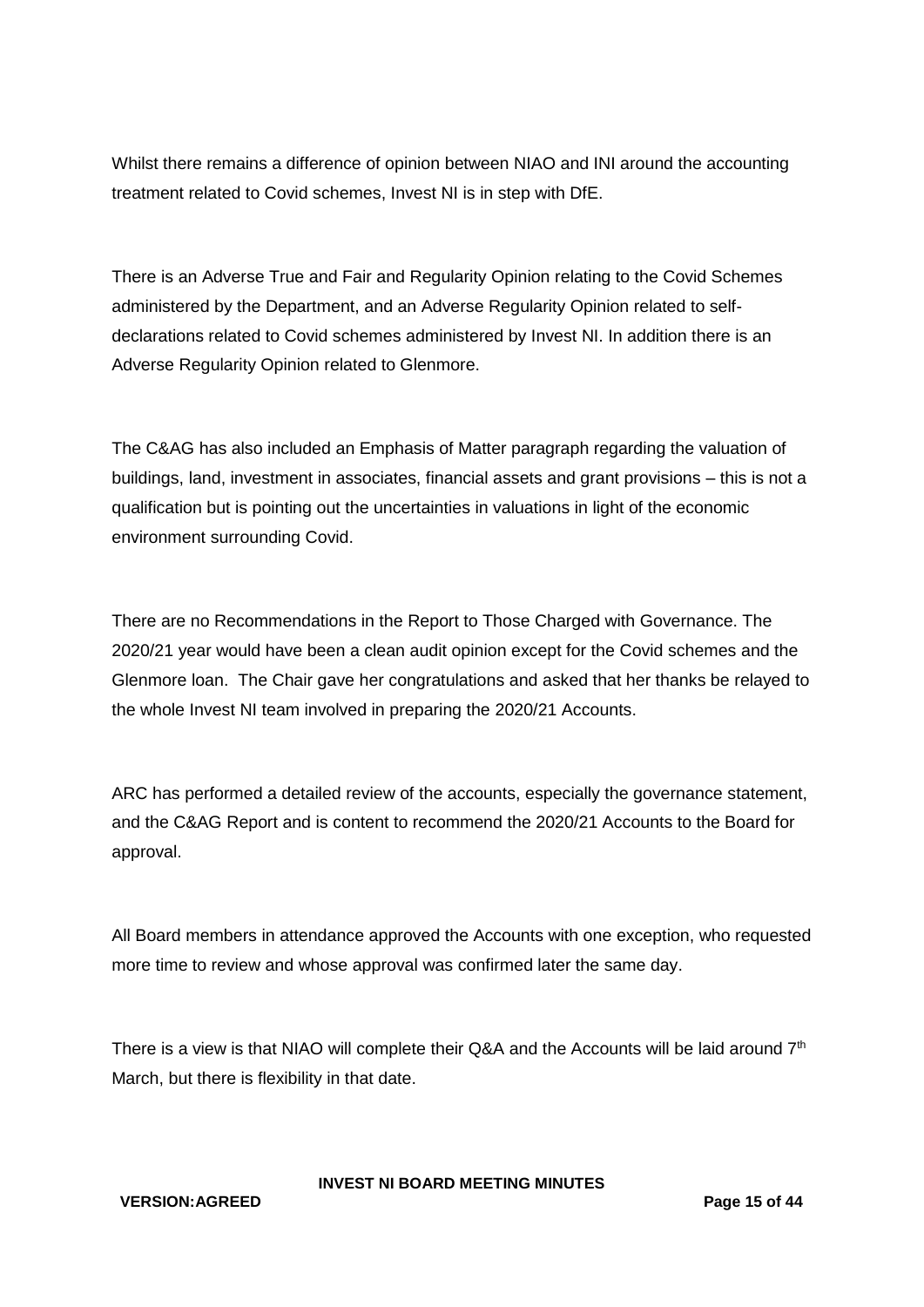The ARC Chair gave a further brief update on other items discussed, including the NIAO plan for 2021-22 and the resourcing of ARC and GOCC moving forward. The ARC Chair also confirmed that Kevin Kingston asked NIAO about post-payment checks related to Covid schemes and that NIAO has acknowledged that this is DfE responsibility, not Invest NI's.

The ARC Chair concluded her update by advising that Kevin Kingston will take over as Chair of ARC on 1<sup>st</sup> April and that she would remain on ARC until new Board members have been appointed. Deborah thanked the entire Invest NI team and current and past ARC members for their help and support during her time as Chair of ARC.

The Chair thanked the ARC Members and in particular the Chair of ARC for the tremendous dedication, support and contribution made to Invest NI.

#### **2.4 EVOLVE UPDATE**

The Chief Transformation Officer updated Board on the work of the Evolve programme. The Board noted the new branding, programme name and strapline. The Board were updated on the progress of resourcing the work streams and asked that the Chief Transformation Officer, CEO and Executive Director, HR, worked closely to ensure the work streams were adequately resourced with the required skills to move forward as outlined. The Board also acknowledged the fluid nature of the environment and the multiple calls on staff time and shared their desire for holistic and impactful change noting this may require additional time to deliver.

The Board noted the progress on the strategic discussion on skills deployment and partnership with DfE and agreed that it would be a useful exercise to have a skills matrix for the organisation in preparation for any new work streams Invest NI may be asked to lead. The Chair made clear that the intention of the Board is to ensure Invest NI support DfE on emergent priority policy and programme activities with both resources and appropriate skills being made available. It was acknowledged that discussions on City & Growth Deals project management is ongoing with DfE. The Board acknowledged that with limited resources, prioritisation and de-prioritisation would be required as part of that exercise. A fuller update

#### **VERSION:AGREED Page 16 of 44**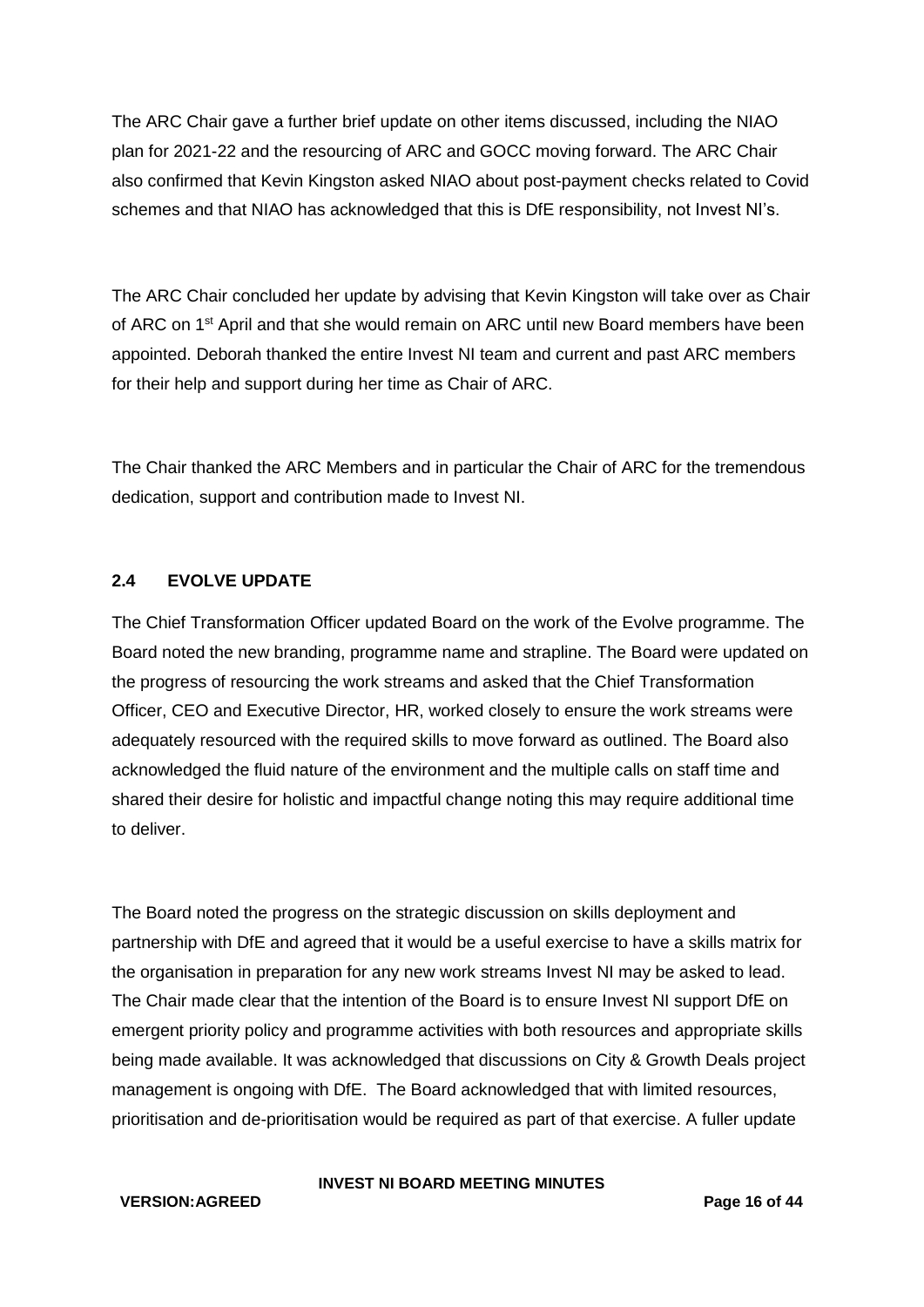on the priorities and difference Evolve would be making will be scheduled for the March Board meeting.

## **2.5 BOARD WORKING GROUP UPDATE – COMPETENCE CENTRES**

In the absence of Dr Mark Sweeney, Mark Nodder provided a brief update on Competence Centres and the discussions taking place at the Board Working Group with regard to aligning Competence Centres to 10X, the renewal of the Independent Expert contract and funding streams for the future.

Board members advised that the Centres are long-term investments and that a short-term view on budgets can be detrimental to the Centres.

The Chair asked who was taking forward work on looking at alternate funding mechanisms. Jeremy advised that the team looking after Competence Centres are actively looking at this. The Chair stated that this work should be taken forward and built into any forward view. Donal Durkan advised that this would be looked at under cluster development in line with DfE work streams.

Mark Nodder stated that mapping of the ecosystem is key to moving forward and building on expertise and that we need to re-purpose our people away from delivery of less effective programmes. Mark advised the Board that the 140 interventions available in Northern Ireland for Manufacturing SMEs are delivered by 40 different organisations. The whole of Northern Ireland has roughly the same population as Leeds which has one strategy for Manufacturing. He stated that there is an urgent need to rationalise, repurpose and eliminate waste involved in delivery.

Michael McQuillan also stated that any mapping exercise needs to include a view outside of Invest NI. Michael urged the development of a "shop window" route to the services and funding that company's need and the need to put businesses at the centre and build

#### **VERSION:AGREED Page 17 of 44**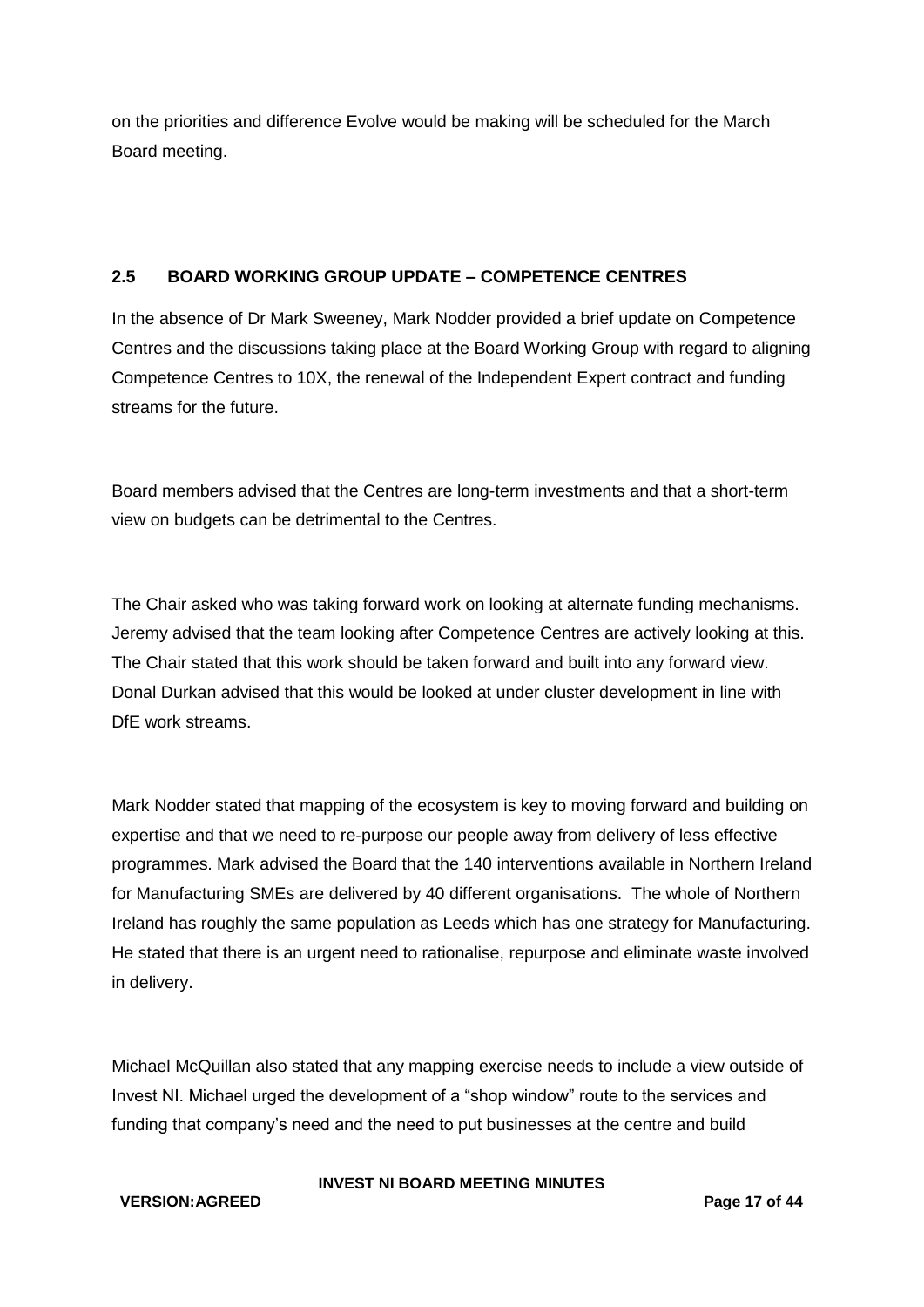services around them. We need to look through an NI lens and target our internal resources towards "NI Inc." and not towards Invest NI.

#### **2.6 THEMATIC EVALUATION FINDINGS**

Donal Durkan introduced this agenda item and the following joined the meeting via Teams to participate – Clare Mullan, Aaron Wilkinson, Tim Woolsey, Anne Beggs, Paul Taylor, Sam Kinghan, Vicky Kell, Mark Carruthers and Stephen Wightman.

#### **Trade and Investment**

Anne Beggs presented to Board on the findings from both the Trade and Investment evaluations. Following headline figures, Anne described the strategic issues coming forward, how these had been considered by the team and the proposed responses.

The Chair thanked Anne for her presentation and advised that the analysis and impact were outstanding.

Kevin Kingston asked if there would be opportunities for recycling of support and Anne advised that this would certainly be worth considering.

Marie-Therese McGivern congratulated all of the presenting teams on the papers provided and stated that it is good to see skills being clearly linked to productivity and innovation.

Steve Harper concluded this item by stating that he is impressed to see the direction of travel from his team and that SQW's report had only endorsed what the team are already proposing.

The Chair requested that the report be given to Sir Michael Lyons.

#### **VERSION:AGREED Page 18 of 44**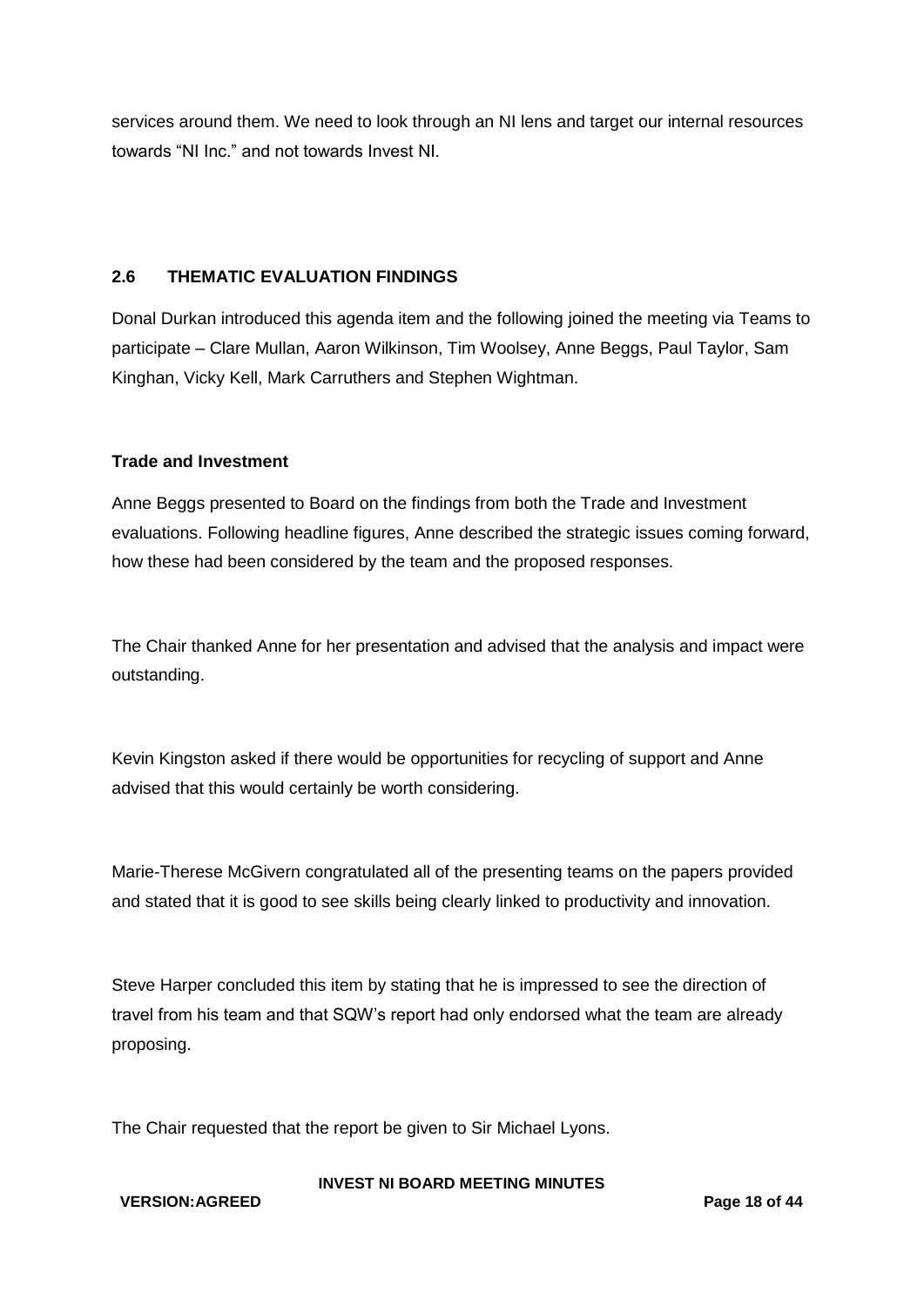#### **Grant for R&D**

Paul Taylor presented to Board on the findings from the Grant for R&D evaluation. Following headline figures, Paul described ways of maximising economic impact and laid out the recommendations stemming from the evaluation and how these would be taken forward as actions.

Mel Chittock commented that he felt some of the actions stemming from the recommendations were quite generic and would benefit from some further detail and timing.

A discussion followed on how the programme is benchmarked and measured. Sam Kinghan stated that Grant for R&D is about more than just doing R&D, it should also be about how the R&D is commercialised. Clare Mullan stated that the report had been prudent on returns and that the Grant for R&D programme is cited as a leader on post project evaluation data and analysis.

Vicky Kell stated that conservative figures had been cited in the report and that there is a team in DfE working on Innovation metrics for 10X.

The Chair stated that it will be important to be involved in agreeing this system of measurement. The Chair went on to say that innovation is a critical area for Northern Ireland and she would like to understand what "best in class" looks like in the context of 10X, budget issues and the work being completed under Evolve and would encourage the team to come back to Board to present in this context.

Mel Chittock further stated that the team has all of the data to hand; but that he would like to see a further finessing of outcomes and the team's opinion on what the programme should be in the future.

**INVEST NI BOARD MEETING MINUTES**

**VERSION:AGREED Page 19 of 44**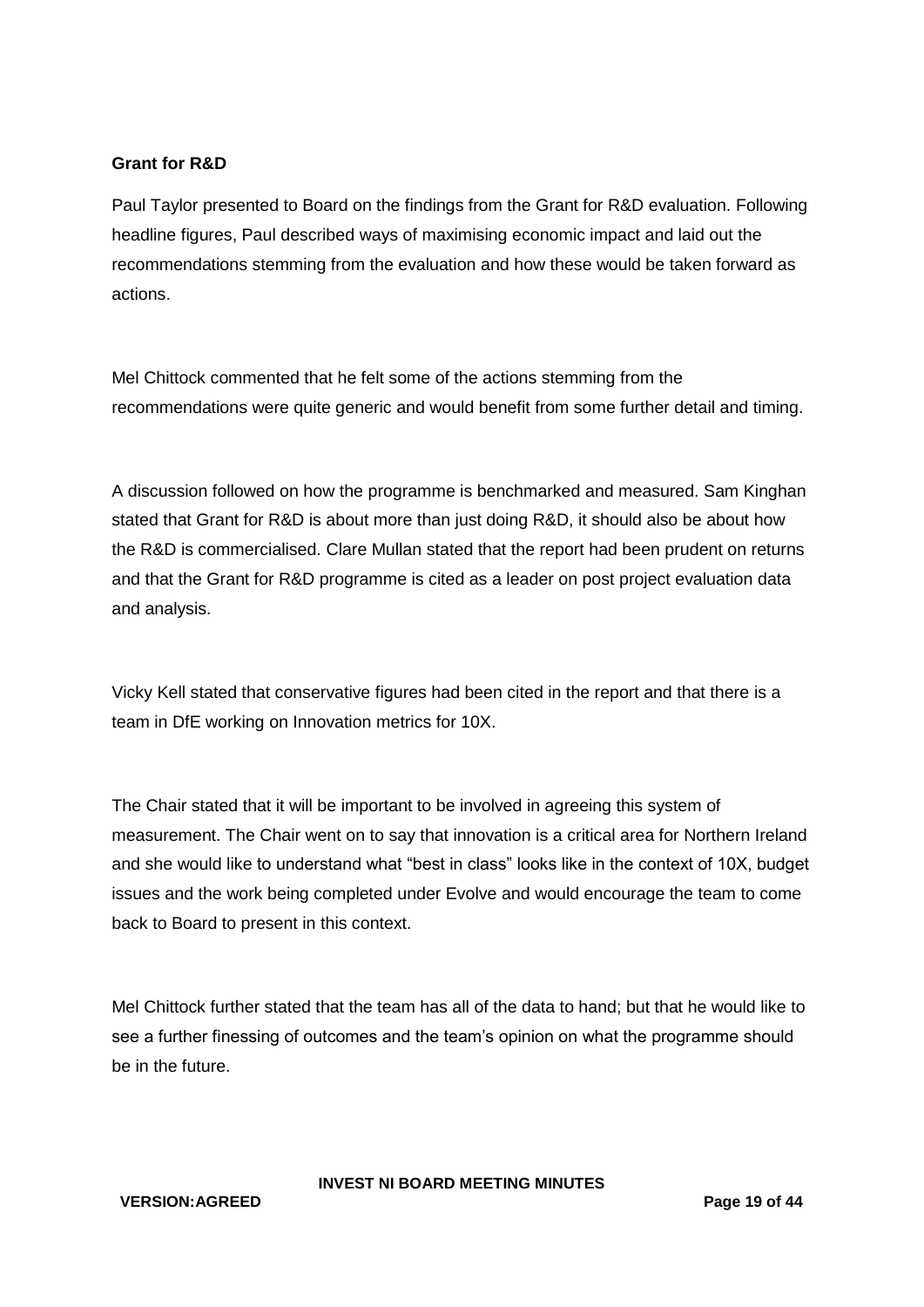Brian Dolaghan commended the work done to date on this programme and stated that there has been a massive change in attitude in businesses on what innovation and R&D can achieve for them and this is thanks to the hard work of the team to date.

Kieran Kennedy thanked the team for their presentation and advised he could see the links with previous discussions at Board about the need for companies to collaborate more and encouraging SME's to be innovative. Kieran suggested that the team might want to think about re-branding Grant for R&D in a more innovative way.

Deborah Lange stated that potentially we could seek to get something back from companies indirectly to benefit the economy.

Padraig Canavan stated that he thought all of the background papers provided were excellent. He advised that the Grant for R&D report covered product development and process development well; but that business model innovation had not been covered. Padraig further stated that he would welcome separation of SME's and that only one of the reports circulated had mentioned sub-regional information as Belfast is seen as being treated differently in the business community.

Michael McQuillan commented that the action plans circulated were all directionally positive; but that we also need to look outside of Invest NI, to be in some cases a facilitator rather than the delivery agent.

Anne Beggs stated that her team is working with DIT to map the ecosystem and Vicky Kell stated that her team has created a map of potential external funding streams.

**Action: Vicky Kell to confirm a date with the Board Secretariat on when the team will come back to present to the Board.**

**INVEST NI BOARD MEETING MINUTES**

**VERSION:AGREED Page 20 of 44**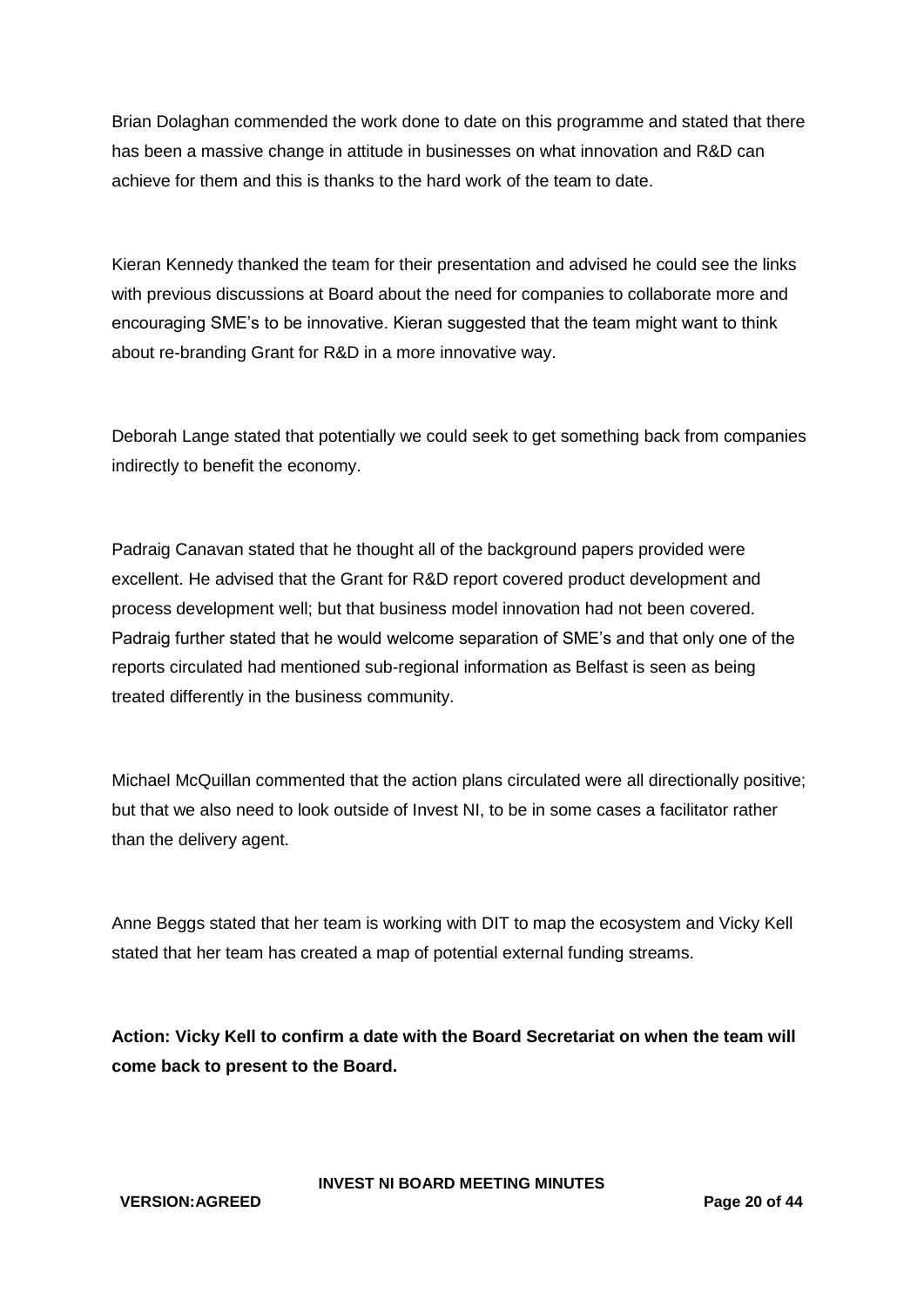#### **Selective Financial Assistance (SFA)**

Stephen Wightman introduced this presentation by stating that the review of SFA had been positive and that we should remember that SFA is an economic power rather than a programme. Mark Carruthers then briefly presented to Board on the findings from the SFA evaluation. Following key input and output figures, Mark described what SFA could look like in the future taking account of 10X, future priorities and purpose and adding value.

The Chair thanked Mark for his presentation and agreed that SFA is an important core economic power which can be flexed to need, and like with the previous presentation she would like the team to come back to the Board with a proposal on what SFA can do to support the NI economy, in a 10X and constrained budget context.

# **Action: Stephen Wightman to confirm a date with the Board Secretariat on when the team will come back to present to the Board.**

Mel Chittock stated that the presentations had been good and that we have a lot of data and information to hand; but should now think about how we translate that to manage all of the schemes moving forward. Mel further advised that as an economic development agency, he would be keen to have our economists drive the thinking moving forward. We need to have consistency of policy in driving forward delivery of programmes.

Mark Nodder commented that he would encourage the teams to take the thinking forward into the potential pivot to becoming something that motivates and aligns to 10X.

Padraig Canavan commented that what was missing in the reports was a competitive assessment against other regions.

Further comments from Board members included the need to insist on receiving quality data in to get quality data out.

#### **VERSION:AGREED Page 21 of 44**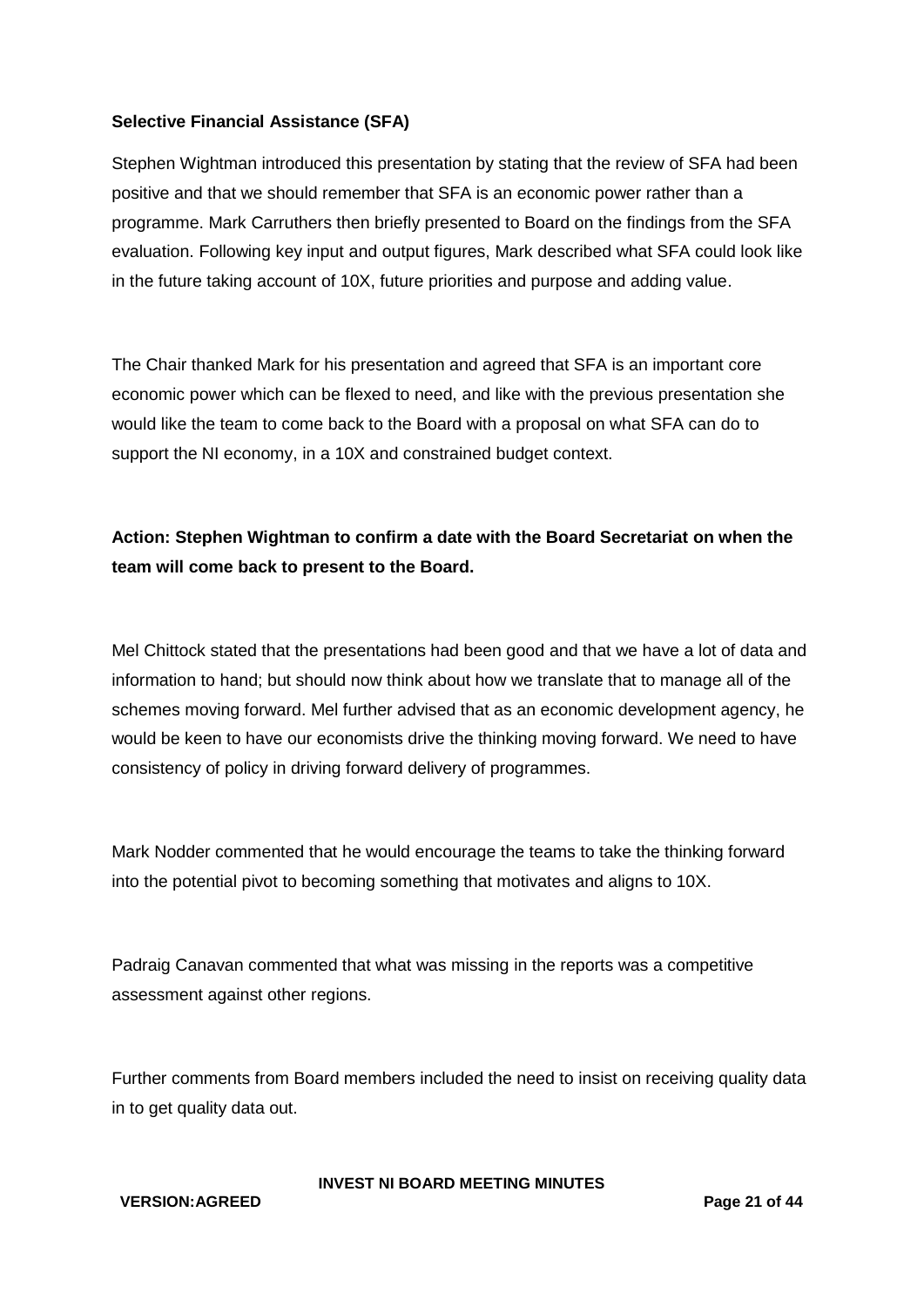Mel Chittock stated that if we are to consider using SFA to drive productivity, we will need to think about how this is measured moving forward in the context of reporting, it should not just be about jobs created.

# **Action: Donal Durkan to explore how productivity can be measured and how this will change the look and feel of our next Business Plan**

The Chair concluded this agenda item by thanking the presenting teams for their detailed analyses and presentations and for the huge amount of work of the organisation to deliver these programme outcomes.

Clare Mullan, Aaron Wilkinson, Tim Woolsey, Anne Beggs, Paul Taylor, Sam Kinghan, Vicky Kell, Mark Carruthers and Stephen Wightman left the meeting following this item.

# **2.7 COMMUNICATIONS PLAN**

Peter Harbinson provided a verbal update on recent media coverage and initial plans to engage with stakeholder groups to share the impact of our proposed change in strategic focus.

# **2.8 BUDGET AFFORDABILITY & WIP PRIORITISATION GUIDELINES**

Clare Mullan, Aaron Wilkinson, Tim Woolsey all re-joined the meeting for this item.

As Padraig Canavan had a conflict of interest regarding projects discussed in this item he gave the following comments before leaving the meeting – Padraig stated that he is very much in favour of 10X and the clusters approach; but there should be a focus on start-up Innovation Driven Enterprises (IDE) as they help to generate exports and expand job growth.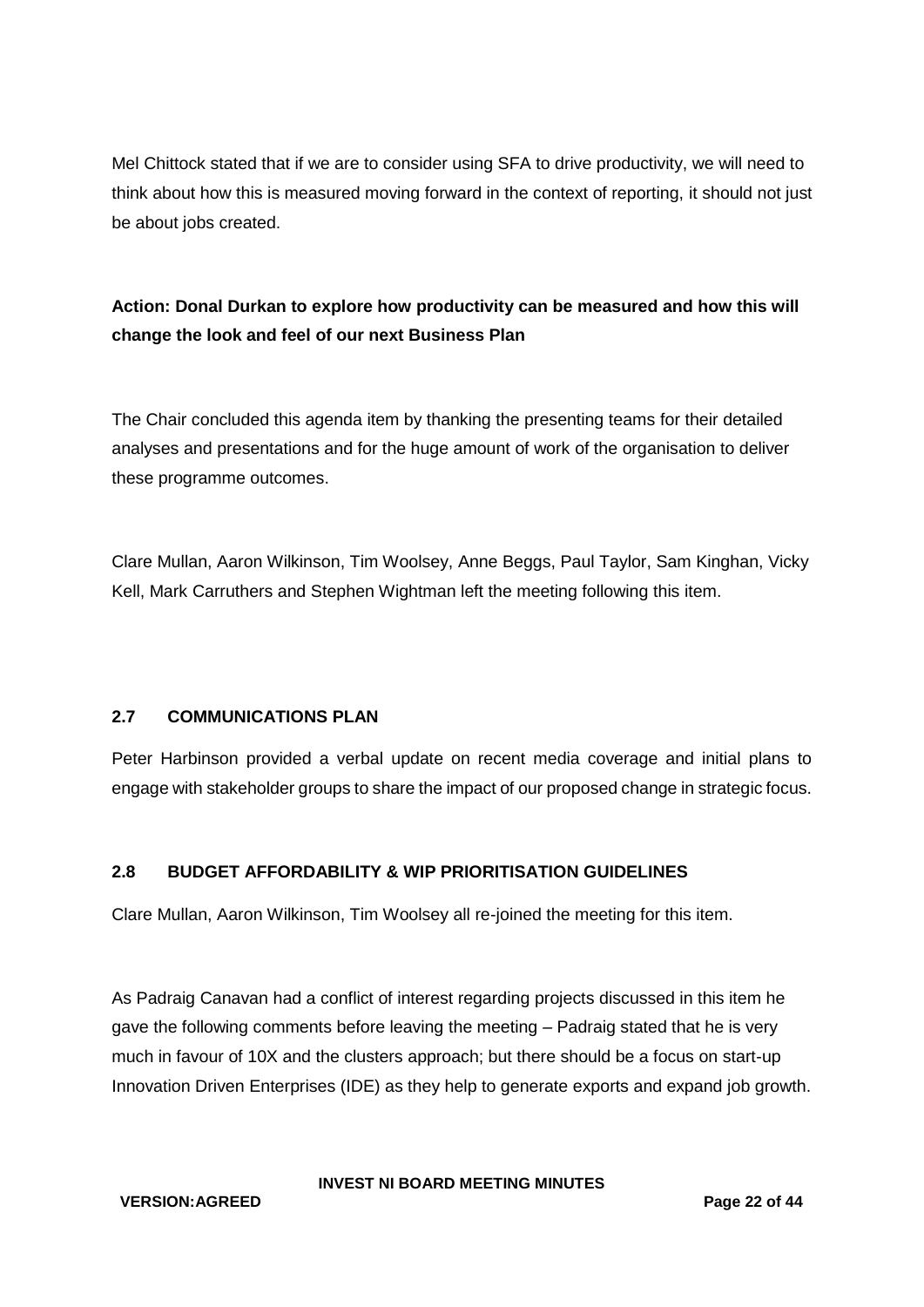Both Brian Dolaghan and Alan McKeown advised that work is being done to help drive IDE's forward.

Brian Dolaghan and Clare Mullan presented to Board on the live management of Work in Progress (WIP) and provided the Board with qualification of potential changes to projects, budget availability and the challenges this would bring. Brian also advised Board members that these scenarios had been shared with colleagues in DfE.

The Board discussed the proposal at length especially with regard to preventing sub-regional skew.

Mel Chittock advised that he is content that what is being proposed is the right direction of travel; but that we would need to have policy alignment cover from DfE and also a confirmed budget allocation to allow us to proceed.

The Chair commended the team on the outstanding work completed to date to enable projects to be assessed and advised that the Board did not want to delay work; but asked that they be kept in the loop as discussions with DfE continue.

Clare Mullan, Aaron Wilkinson and Tim Woolsey left the meeting following this item.

# **3. MONTHLY REPORTING TO BOARD BY EXCEPTION**

# **3.1 MARKETING & COMMUNICATIONS REPORT**

Paper was noted.

#### **3.2 CASEWORK REPORT**

Paper was noted.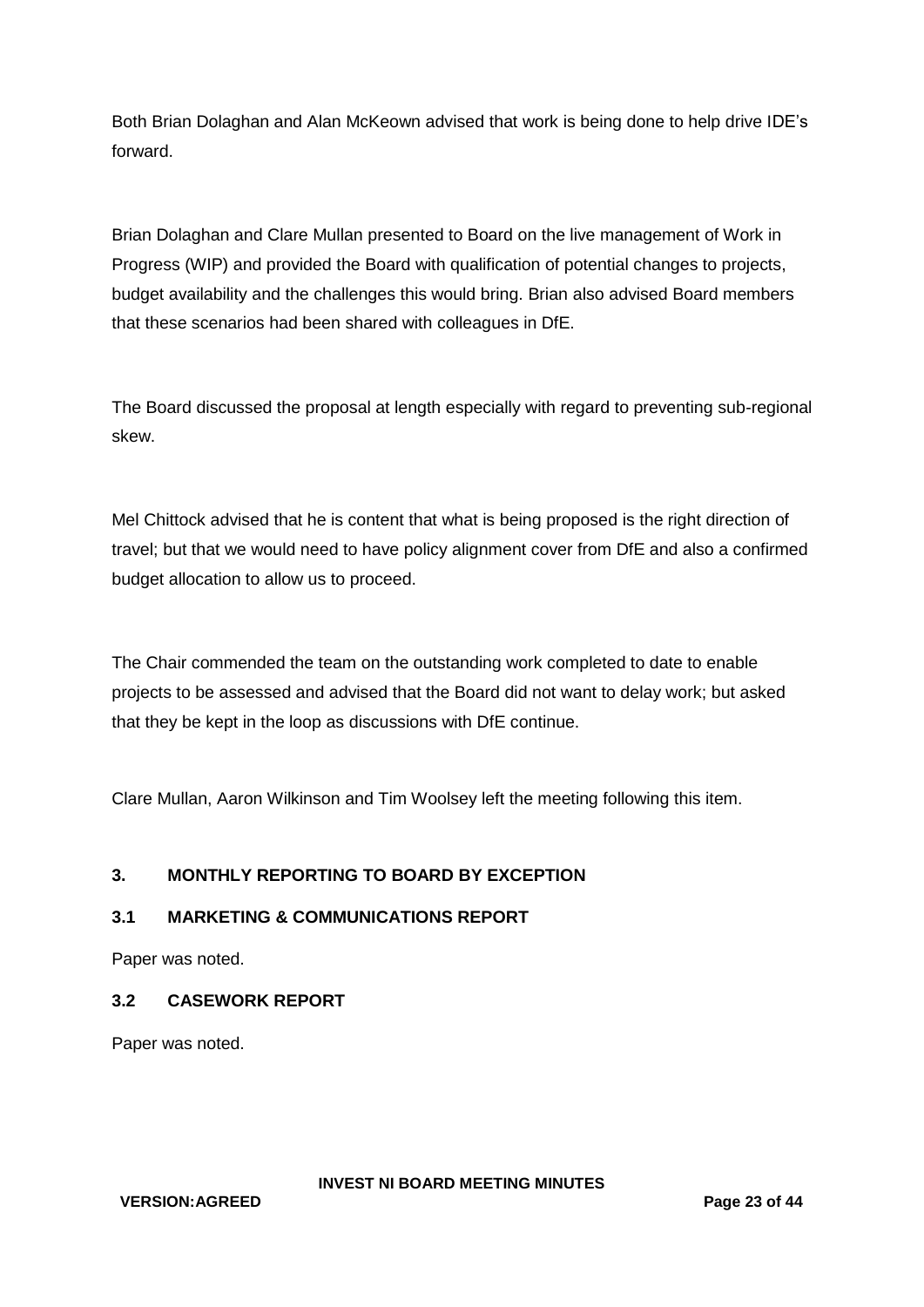## **4. ANY OTHER BUSINESS**

## **4.1 CHAIR'S BUSINESS**

The Chair advised that the competition for new Board members is ongoing with interviews due to take place in early March.

#### **4.2 ANY OTHER BUSINESS**

Nothing raised under AOB.

# **5. DATE OF THE NEXT BOARD MEETING**

The next Board meeting will be on Wednesday 30<sup>th</sup> March 2022.

The Board Meeting ended at 5.15pm.

**Wendy Savage,** February 2022

\_\_\_\_\_\_\_\_\_\_\_\_\_\_\_\_\_\_\_\_\_

Chair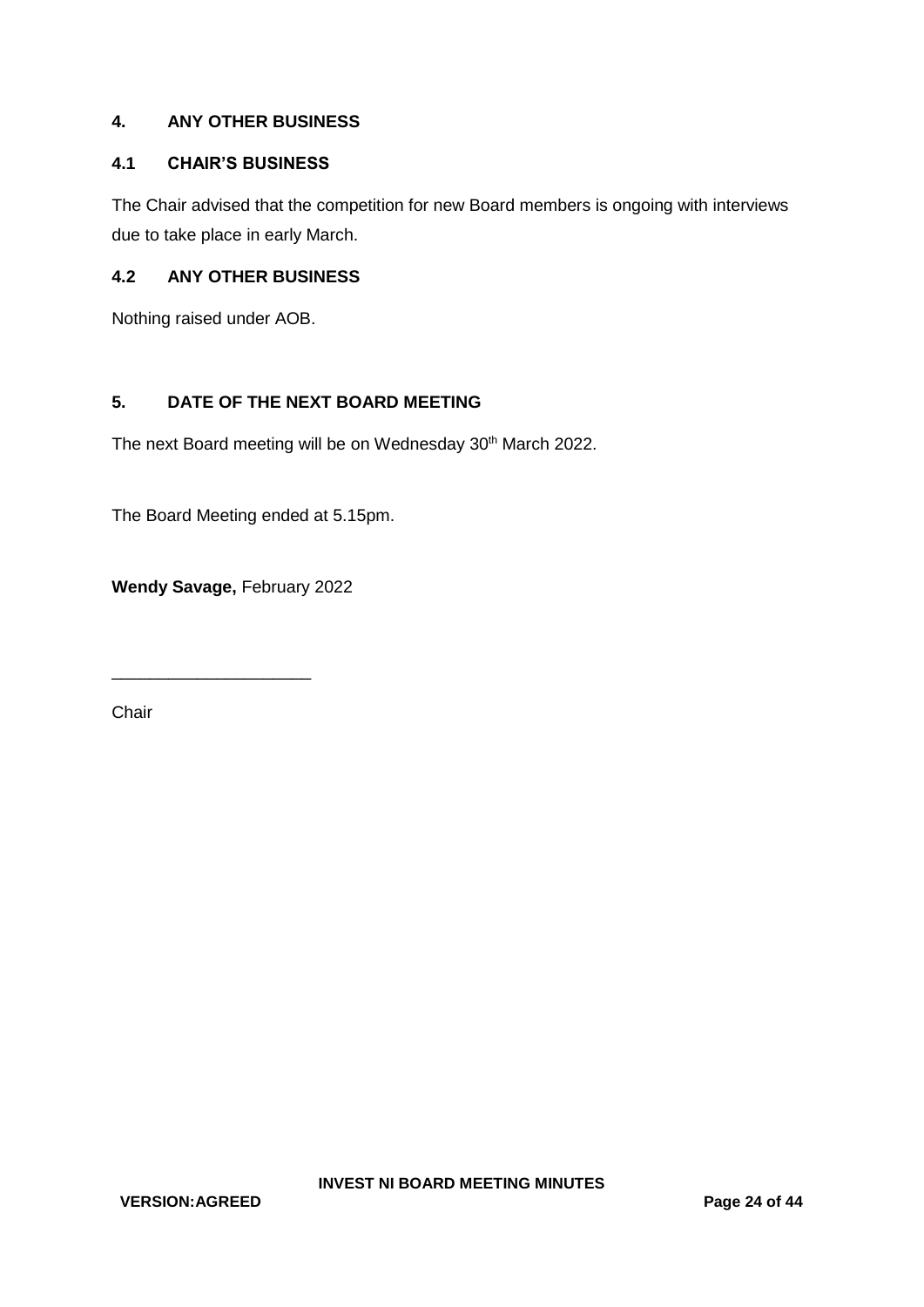# **ONE HUNDRED AND NINETY THIRD MEETING OF THE INVEST NORTHERN IRELAND BOARD, 30 MARCH 2022 MEETING HELD AT INVEST NI HQ & VIA MS TEAMS**

#### **Present:**

| <b>Invest NI Board</b>    |                     |
|---------------------------|---------------------|
| Rose Mary Stalker (Chair) | Mark Nodder         |
| Deborah Lange             | Padraig Canavan     |
| Kieran Kennedy            | Dr Mark Sweeney     |
| Kevin Kingston            | Michael McQuillan   |
| Marie-Therese McGivern    | <b>Colin Coffey</b> |

**In Attendance:** Mel Chittock, Alan McKeown, Brian Dolaghan, Denise Black, Donal Durkan, Peter Harbinson, Steve Harper, Ian Maxwell

#### **Minute Taker:** Wendy Savage

The meeting commenced at 11:00am. Rose Mary Stalker, Deborah Lange, Kevin Kingston, Dr Mark Sweeney, Colin Coffey, Padraig Canavan, Michael McQuillan, Mark Nodder, Marie-Therese McGivern, Alan McKeown, Denise Black, Donal Durkan, Peter Harbinson and Steve Harper, Brian Dolaghan and Peter Harbinson met at Invest NI HQ, with Mel Chittock joining via Teams.

## **1. APOLOGIES**

Apologies received from Judith Totten and Jeremy Fitch

**INVEST NI BOARD MEETING MINUTES**

**VERSION:AGREED Page 25 of 44**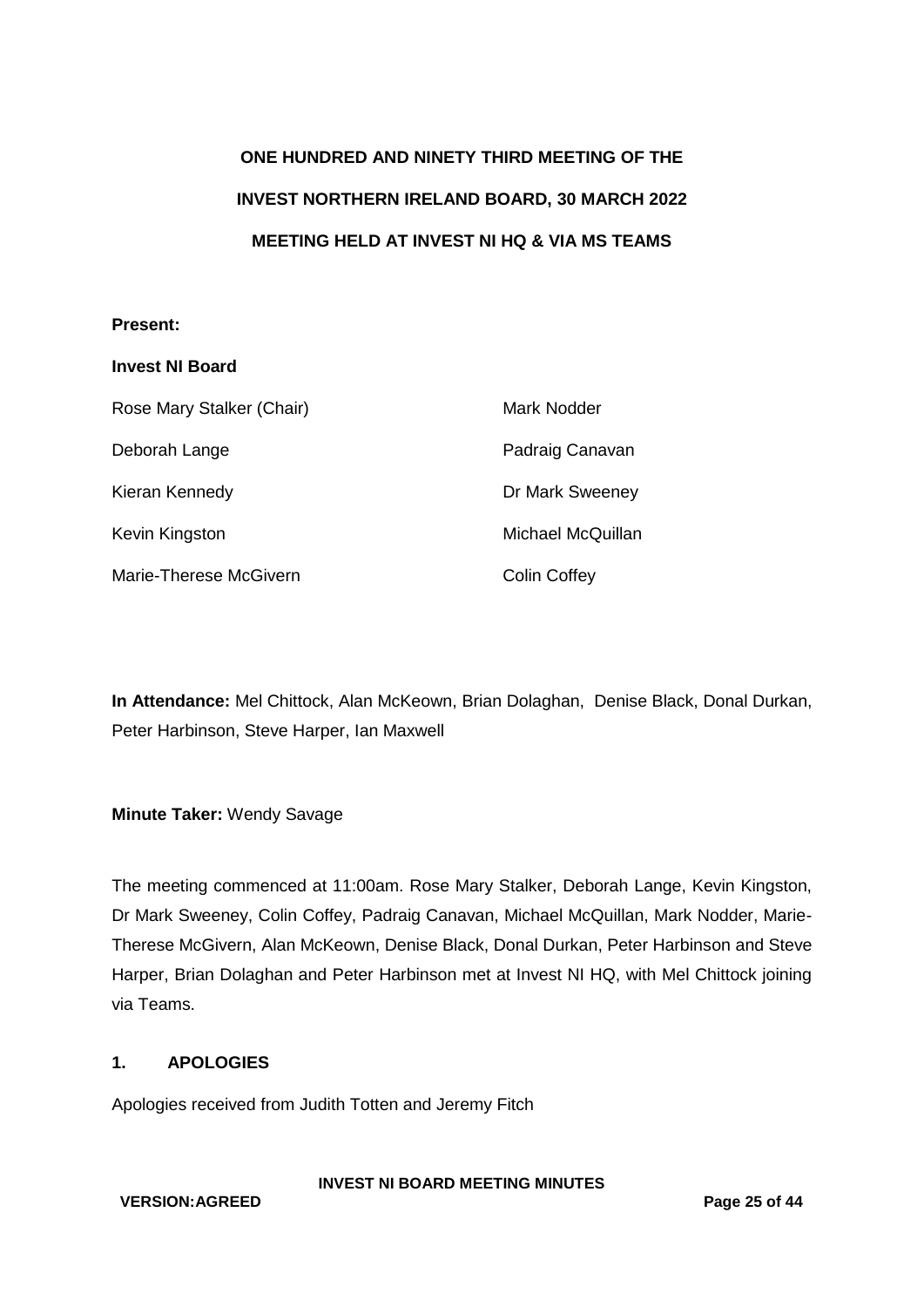## **1.1 DECLARATION OF CONFLICTS OF INTEREST AND OPENING REMARKS**

It was confirmed that the current Register of Interests was up to date. Kevin Kingston advised that he has been appointed as a Non-Executive Director to the Board of Norbrook and has updated his register of interests accordingly.

## **1.2 MINUTES**

The minutes of the February Board meeting were agreed and will be published online.

## **1.3 MATTERS ARISING**

The Chair acknowledged and commended the Executive team for the amount of work completed since the last meeting; but reminded the Executive team that in order to make best use of the Board meetings, in future, the papers for the Board pack should be filed with sufficient time for reading ahead of the meeting.

The Actions table was reviewed. The following was noted:

Action 1 – Alan McKeown gave a brief update and confirmed Invest NI's commitment to further strengthen our relationship with all of the Councils.

Actions 4 & 5 – Donal Durkan confirmed these would be brought back to the Board in September 2022.

# **2. ITEMS FOR DISCUSSION**

#### **2.1 CEO REPORT TO BOARD**

The Interim CEO commenced his update by commending the huge amount of work undertaken to bring papers to Board; but acknowledged the need for sufficient reading time for members.

**VERSION:AGREED Page 26 of 44**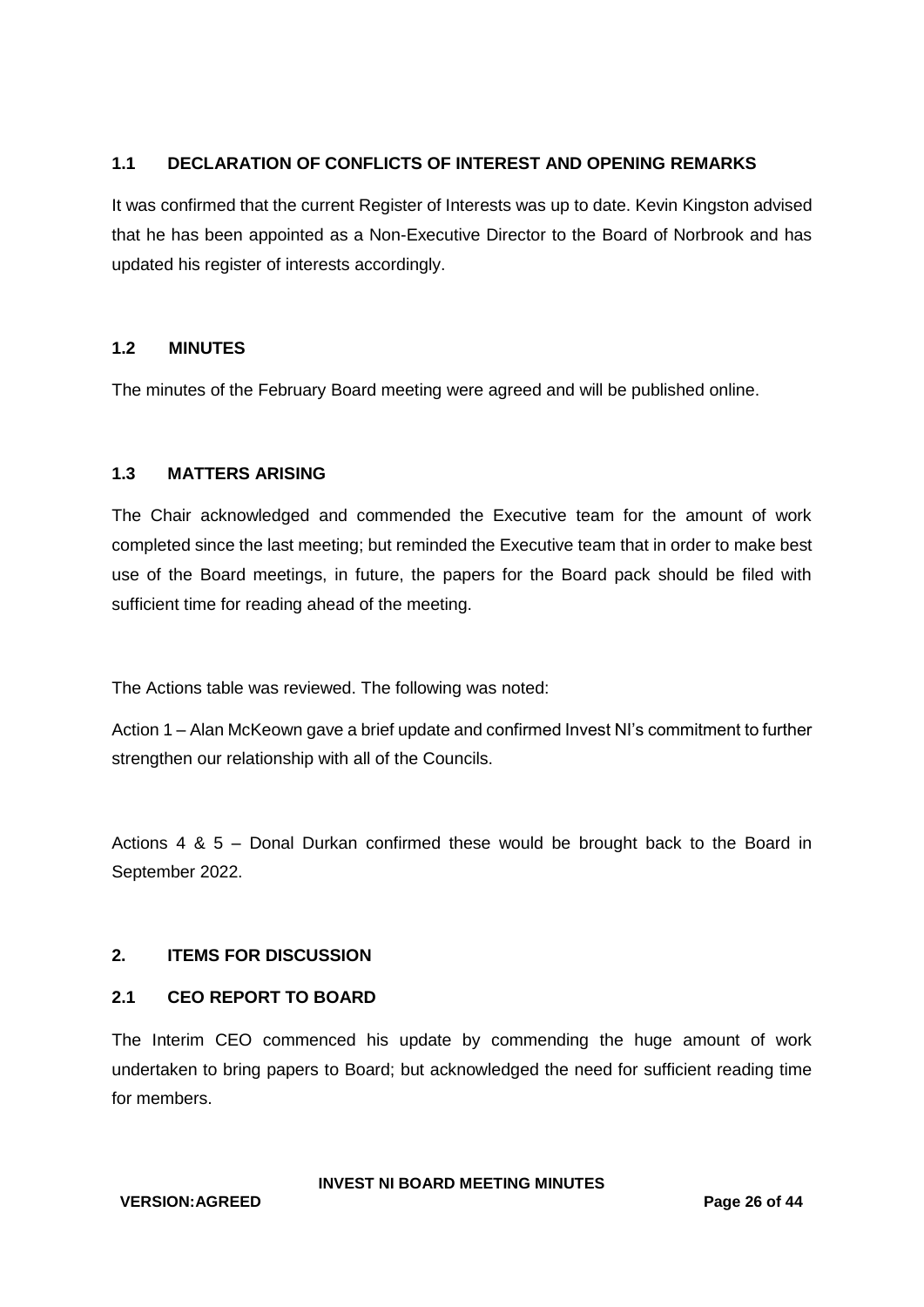Mel updated the Board on his attendance at the Economy Committee session held on 2<sup>nd</sup> March and thanked the team who had supported him. Mel stated that the feedback following the meeting has been largely positive and advised he would share some of the press coverage with Board members. Mel also referenced the recent NI Showcase event and the positive feedback received from the event.

Mel then confirmed that the sign-off of the Accounts has now taken place. Mel then gave a brief update on some internal staff moves. Mel then advised Board members that there have been some challenges on a very small number of projects with regard to commercial considerations; but assured Board members that these are currently being dealt with and any lessons learned would be taken forward. Mel also briefly updated Board members on ELT's meeting with the Independent Review team.

Mel concluded by discussing the impact of the war in Ukraine on the Northern Ireland economy and by referencing his CEO Report to the Board. Mel reminded Board members that we have now entered the pre-election period in the run up to the Assembly elections.

Both the Chair and Mark Nodder passed their congratulations to Peter Harbinson and his team for their hard work in making the NI Showcase event a great success.

Mel Chittock stated he had received many positive messages of support after both the Economy Committee and the NI Showcase event and he is keen to continue with forward facing Comms messaging.

The Chair agreed that this would be a good time to review our forward Comms Plan.

**Action: Peter to provide an update on the forward Comms Plan at the April Board meeting.**

#### **VERSION:AGREED Page 27 of 44**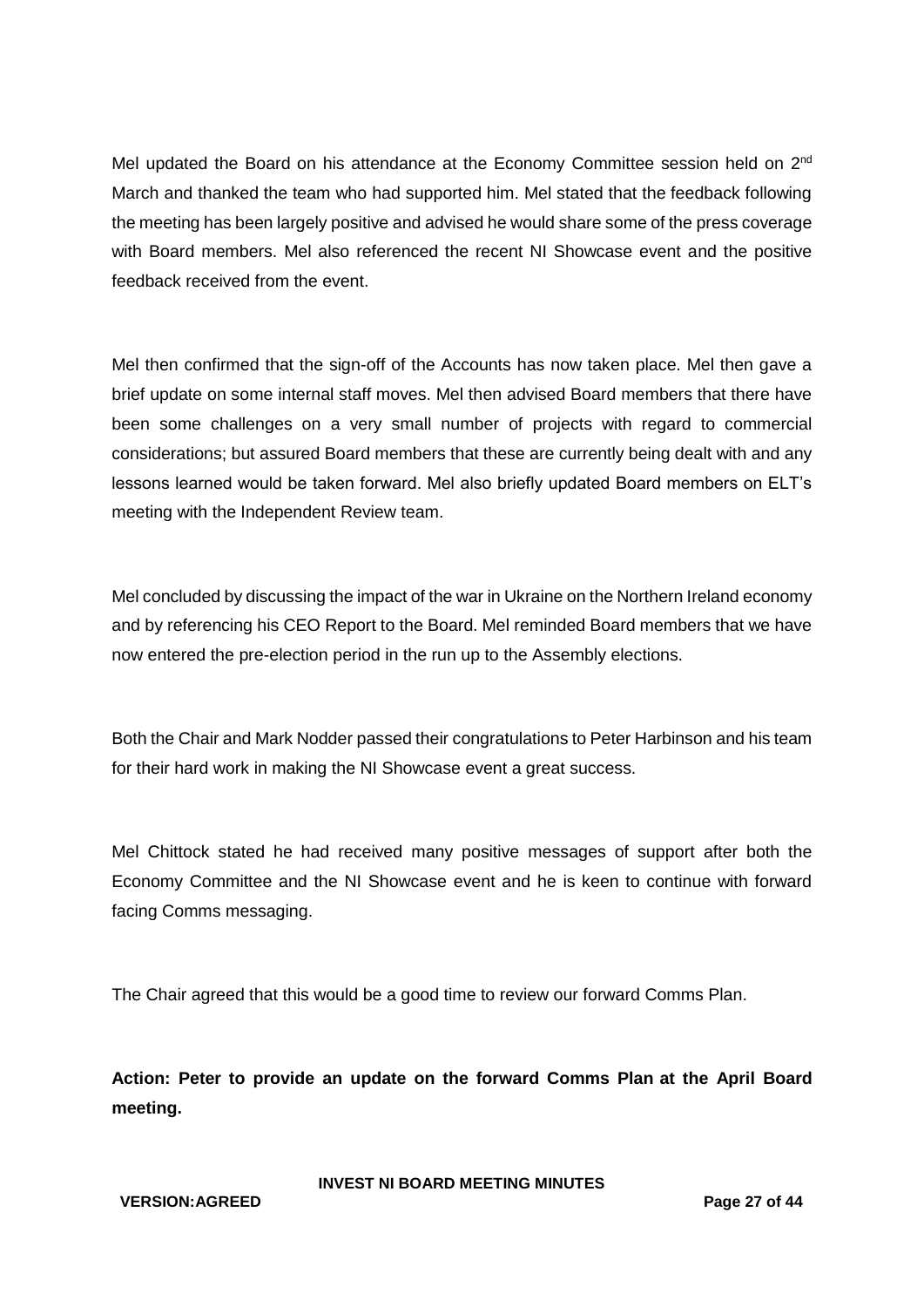Kevin Kingston asked if we are comfortable that we have the requisite skills sets with regard to responsibilities for City & Growth Deals referenced in last month's meeting. The Chair further stated that it is important that the roles and responsibilities are clearly understood. Donal Durkan provided an overview of the responsibilities Invest NI will be taking forward, given that we would be taking on the Innovation Sponsorship role from DfE. Donal added that it was because of the experience and skillset of the team in Invest NI that DfE had asked us to take on these additional responsibilities. Donal advised that a Memorandum of Understanding (MoU) is currently being drafted in collaboration with DfE and would be shared with Board.

#### **Action: Donal to provide a copy of the draft MoU to Board Members.**

Several Board members stated that it is important that the Board is regularly updated on the work of the Governance Council with regards to lessons learned and asked if new documents and procedures are embedded within the organization. The Board also asked that new governance documents be shared with Internal Audit for the upcoming monitoring report and that Mel provides a Lessons Learned Report regarding Crescent.

**Action: Mel to provide new governance documents to Internal Audit Service and provide a Lessons Learned Report regarding Crescent to Board.**

#### **2.2 WIP PRIORITISATION**

Mel Chittock introduced this item by stating that an enormous amount of work has been undertaken to date; but that the team now need to move quickly. He also stated that the Board also needs time to properly review and challenge the proposal. Mel also advised the Board that DfE does not want to use the 10X filters until fully agreed.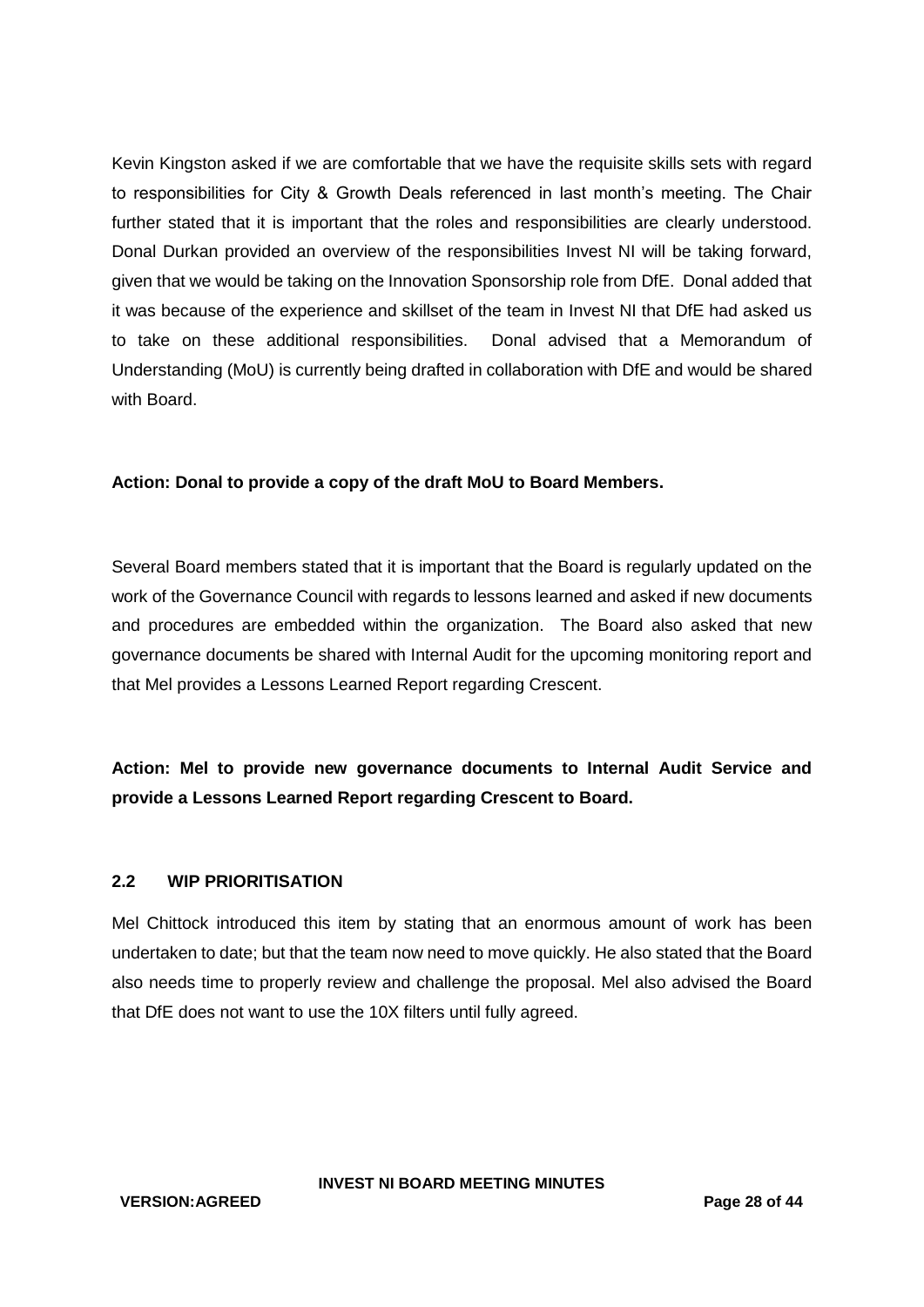Brian Dolaghan presented to Board on the live management of Work in Progress (WIP) and provided the Board with qualification of potential changes to projects and the challenges this would bring.

The Board discussed the proposal at length and acknowledged that communication of any change would be key. The Chair acknowledged the amount of work and thanked Brian and the team for the progress made to date. In summarising the Board discussion, they have requested clear succinct proposals outlining the context, key assumptions/decisions on the project prioritisation approach including recommendations and consequences for both existing WIP and how new projects will be handled. Board members also suggested that we should consider implementation of a series of pilot phases.

It was agreed that Invest Ni must be careful to use "Supportable" rather than "Approved" until funding is confirmed.

The Board also requested that a Regional dimension be included for SFA projects to avoid Belfast salaries from skewing the ranking.

The Chair stated that recommendations should be completed, and draft communications to DfE/Minister be drafted and sent to Board members as soon as possible, ideally, in the next two weeks.

**Action: ELT to issue recommendations to Board members for consideration in advance of April's Board meeting. Proposals to be discussed at April Board meeting.**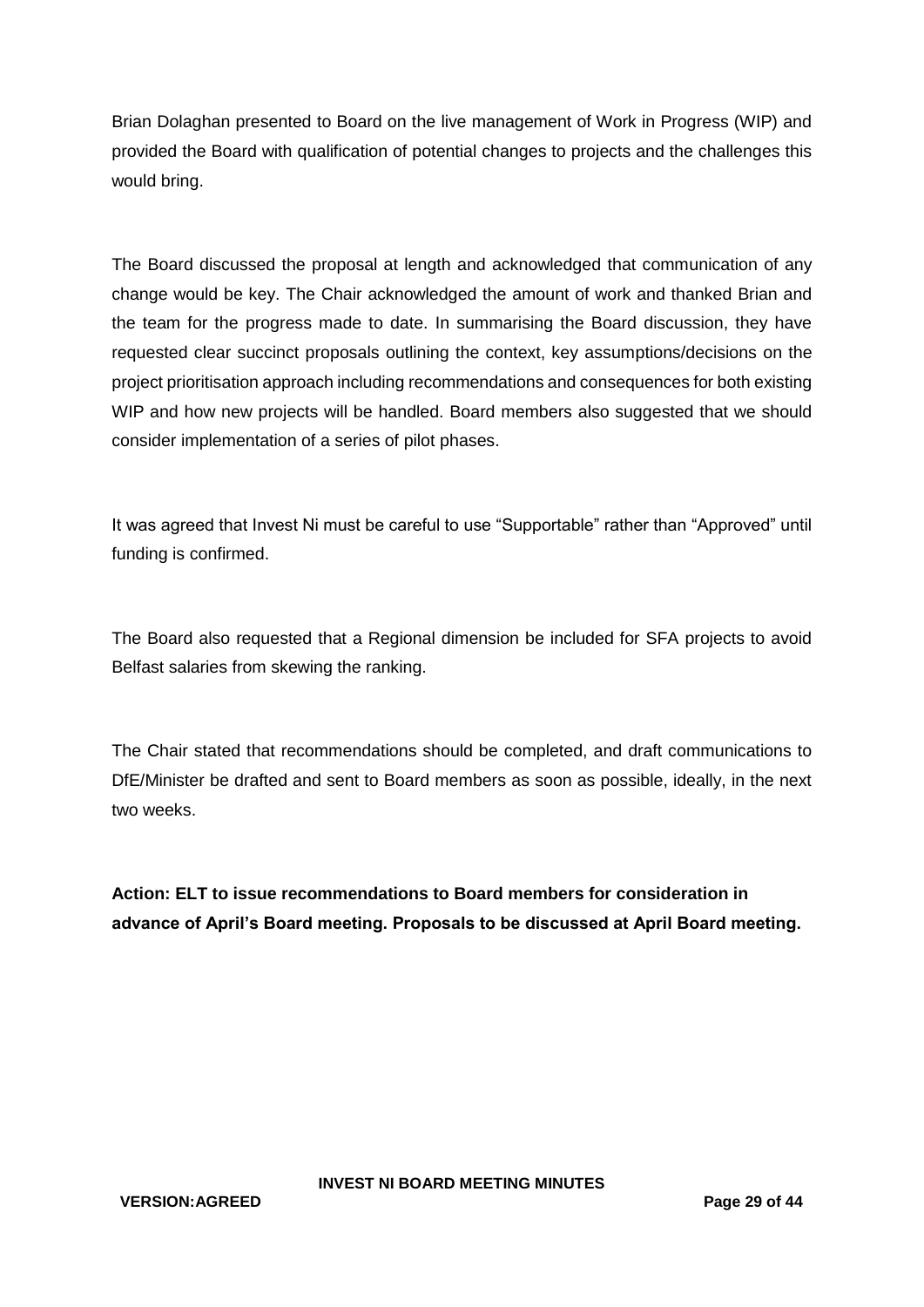## **2.3 STRATEGIC DIRECTION – OBJECTIVE SETTING 2022/23**

Vicky Kell and Rachel Sankannawar joined the meeting for this item.

Donal Durkan provided the Board with an overview of the proposed High Level Objectives for 2022/23 and referenced the need for flexibility and agility, given the ongoing work on 10X Work streams and the Independent Review of Invest NI, chaired by Sir Michael Lyons. Steve Harper, Brian Dolaghan, Vicky Kell and Rachel Sankannawar then presented proposed objectives for 2022/23.

There was a lengthy, robust and challenging discussion on the objectives presented. The overall consensus from Board members was the need for further narrative on the rationale for the proposed targets, comparative data where applicable and a clear indication of how we are doing more with less.

**Action: ELT to issue updated info to Board members for consideration in advance of April's Board meeting. Objectives to be discussed at April Board meeting.**

Rachel Sankannawar left the meeting.

#### **2.4 EVOLVE UPDATE**

Tanya Otterson, Paul Gunn, James McEvoy, Mary Gormley and Paddy Robb joined the meeting for this item.

The Chief Transformation Officer, Alan McKeown gave a brief introduction on the positive work undertaken to date, before handing over to his co-presenters.

Denise Black then presented the organisation's refreshed behaviours and values to the Board. There was wide consensus that the tone and visuals were strong and that a refresh is needed.

**VERSION:AGREED Page 30 of 44**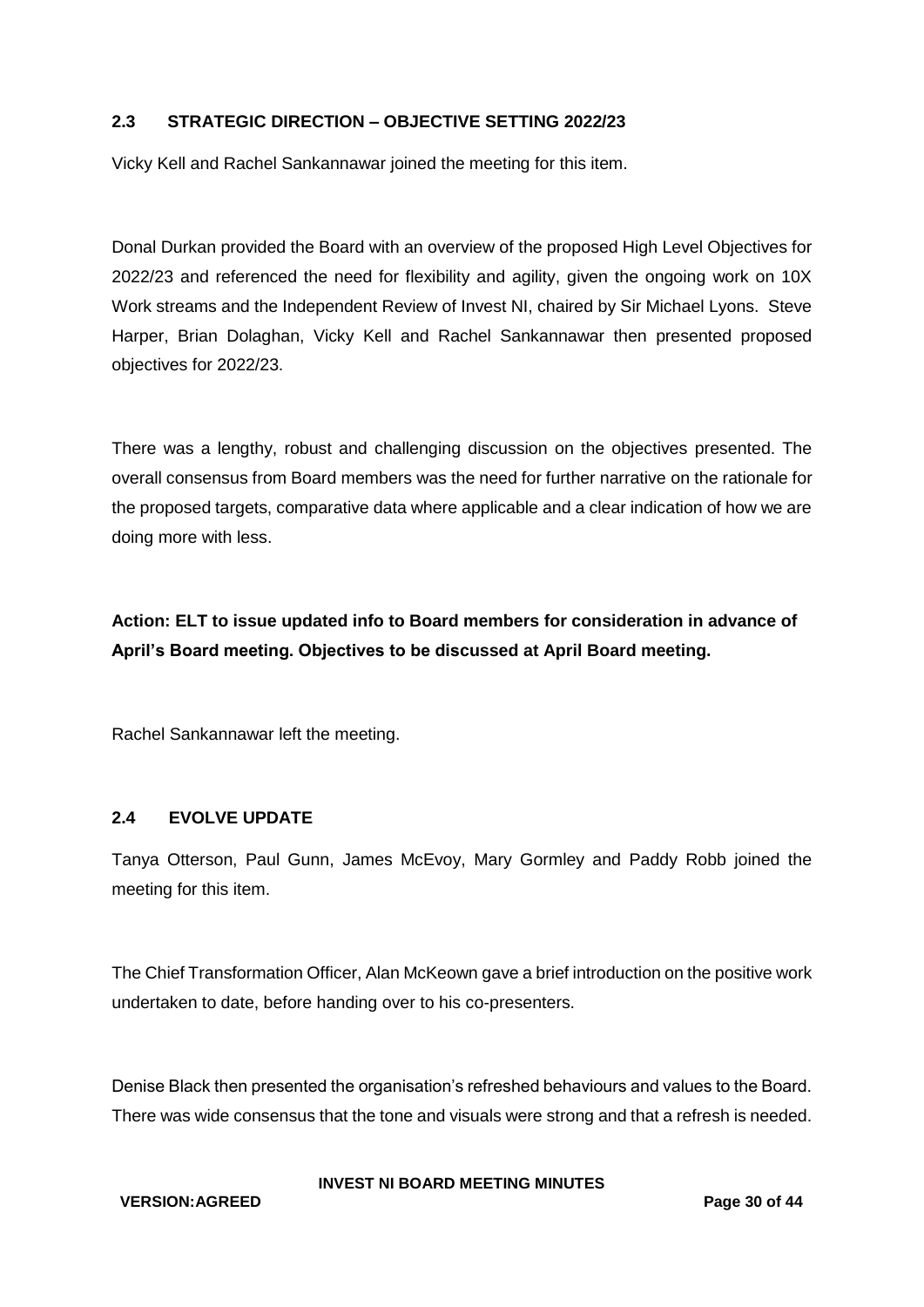Some Board members provided feedback on their industry experience regarding impactful values, feedback focussed on brevity and ownership and noted the role that values and behaviours played in building a strong, cohesive and co-owned organisational culture. Board members noted the presentation and asked that following the staff consultation, the Executive Director, People and Culture should update the Board on finalised documents.

Vicky Kell, Tanya Otterson and Paul Gunn updated Board members on progress to date under the work streams looking at Competitions, Digitisation and Rapid Scheme Development and Deployment. The Board provided positive feedback noting the Digital by Design processes and commended the presenters for ensuring strong governance was to be at the heart of the future developments. The Board asked that in relation to competitions further updates were brought back before final decisions were made to ensure the market consequences and governance implications relating to the adoption of a competition model were discussed with the Board.

The Board also asked for regular progress updates on the preparation for a strategic approach to the availability of short term resource. The Board also want to hear about the governance implications, and in particular to ensure lessons from the past two years in a similar operating environment have been taken on board, notably, ensuring all areas of the NI Economy could effectively access support through Invest NI's competitive or prioritised processes.

Vicky, Kell, Tanya Otterson, Paul Gunn, James McEvoy, Mary Gormley and Paddy Robb left the meeting.

# **2.5 FINANCE REPORT TO BOARD**

Alan Harris joined the meeting and provided an update to supplement the Finance Report to Board, which is summarised below:

 All teams are working hard to bring in claims; which should help reduce the anticipated underspend on baseline resource budget. The Finance team remain confident that we will end up close to our 1% under spend tolerance level.

**INVEST NI BOARD MEETING MINUTES**

**VERSION:AGREED Page 31 of 44**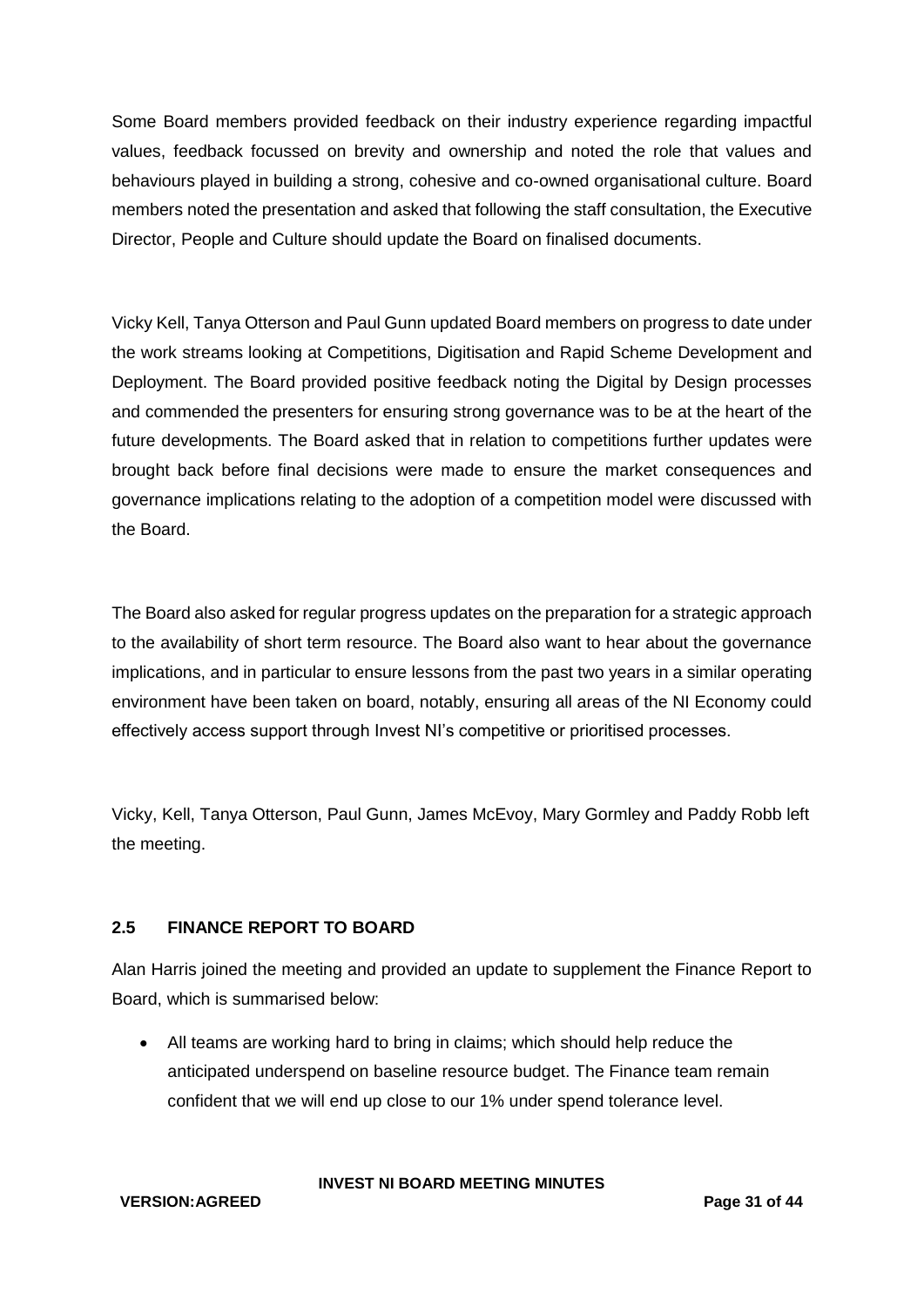• Claims for PICG are still coming in, and again will mitigate against underspend previously flagged.

The Chair thanked Alan and the wider team for their efforts in helping to manage the budget, provisionally to within target levels.

# **2.6 ARC FEEDBACK**

The ARC Chair provided a verbal update on activity and advised that minutes from meetings held on 9<sup>th</sup> and 23<sup>rd</sup> February are included in the Board papers.

The main points are summarised below:

The 2020/21 Accounts were laid on 9<sup>th</sup> March 2022.

#### Self-Assessment Exercise

- 22<sup>nd</sup> March ARC Members met to discuss self-assessment exercise
- Discussion facilitated by Colin Morelli, who will draft the action plan
- Assessment was general positive with some suggestions for improvements

ARC met on 23<sup>rd</sup> March to review and approve the External Audit Strategy.

ARC raised a number of queries about the focus for NIAO, including the following:

- Covid schemes no reason to revisit the accounting treatment discussion but the accounts are likely to be qualified to some degree due to payments continuing in 2021-22;
- Glenmore the formal write-off took place during 2021-22;
- Potential risk of management override of controls, which may be perceived to be higher due to budget pressures; and
- Materiality threshold reduced from 2% to 1.5% as NIAO views the INI risk to have increased and INI to be of "increased interest".

**INVEST NI BOARD MEETING MINUTES**

**VERSION:AGREED Page 32 of 44**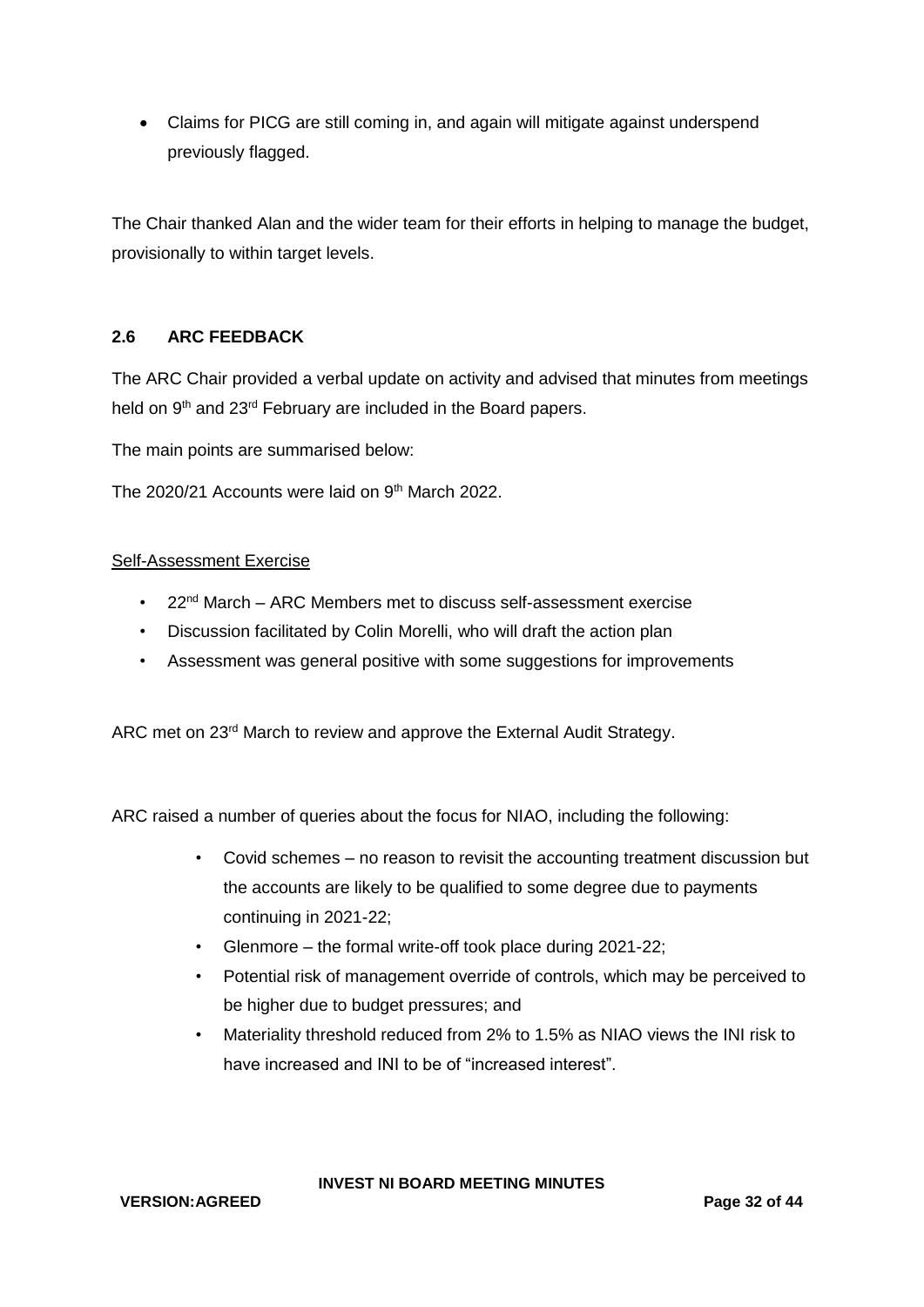ARC approved the External Audit Strategy.

## Internal Audit

- 29<sup>th</sup> March ARC Members met with IAS (Michael Woods and Jenny Murray) to discuss Terms of Reference for the review of:
	- Risk Register Development
	- Monitoring regarding Conditions and LoO
	- Access to Finance

# **2.7 BOARD WORKING GROUP UPDATE – ACCESS TO FINANCE**

Colin Coffey gave an update to Board members on the ongoing work of the Access to Finance Board working group.

Colin gave a brief update on the membership of the group, including the fact that Ellvena Graham has joined the group and also that Colin himself will assume the role of Chair for the Group and also updated the group on progress of Rob Hunter's work.

The Chair thanked Judith Totten (in absentia) for her commitment and dedication in chairing the Access to Finance group over the last number of years and wished Colin well as he takes over as Chair.

# **3. MONTHLY REPORTING TO BOARD BY EXCEPTION**

# **3.1 MARKETING & COMMUNICATIONS REPORT**

Paper was noted.

## **3.2 ARC MINUTES – 9 TH FEB & 23RD FEB**

Minutes were noted.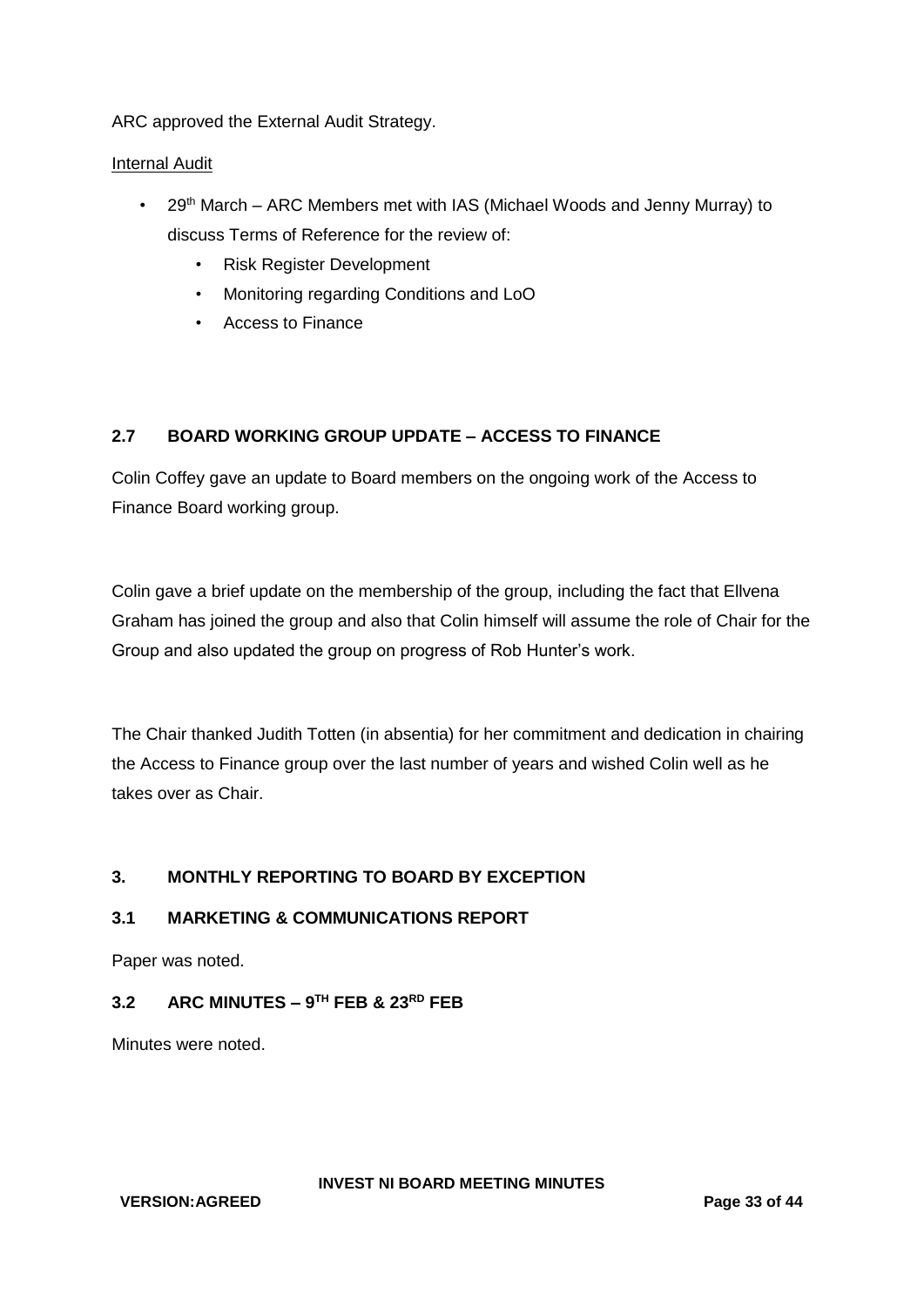## **4. ANY OTHER BUSINESS**

#### **4.1 CHAIR'S BUSINESS**

The Chair advised that the competition for new Board members is now underway and is due to be completed in early April.

The Chair advised she felt it would be a good time to start a Board effectiveness review and asked Denise Black to initiate the process.

# **Action: Denise to meet initially with the Chair, Deborah Lange and Kevin Kingston to start the process off.**

The Chair asked for an update on plans to get people back into the building. Denise Black provided a brief update.

# **4.2 ANY OTHER BUSINESS**

Deborah Lange advised that following their meeting with the Independent Review team, the team has further specific questions and these will potentially come to the Chair initially. Once received, the questions will be sent to Board members for further comment.

Colin Coffey asked how we intend to communicate our change programme with regard to any staff re-deployment and any impacts to those outside of Invest NI. Mel advised that this would be taken forward as part of the Evolve programme and the Board would be regularly updated.

## **5. DATE OF THE NEXT BOARD MEETING**

The next Board meeting will be on Wednesday 27<sup>th</sup> April 2022.

The Board Meeting ended at 4.45pm.

**Wendy Savage,** March 2022

\_\_\_\_\_\_\_\_\_\_\_\_\_\_\_\_\_\_\_

Chair

**VERSION:AGREED Page 34 of 44**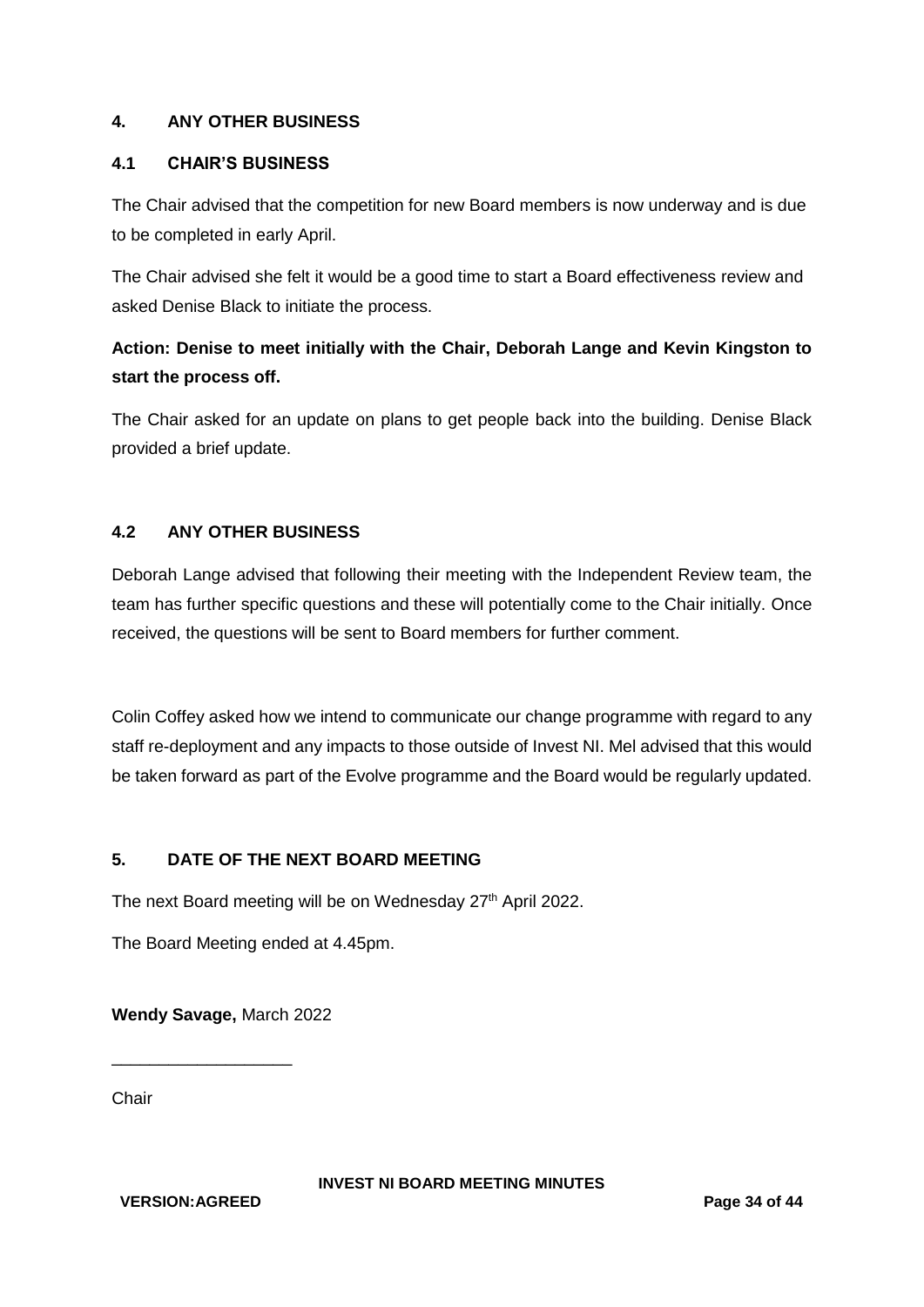# **ONE HUNDRED AND NINETY FORTH MEETING OF THE INVEST NORTHERN IRELAND BOARD, 27 APRIL 2022 MEETING HELD AT INVEST NI HQ & VIA MS TEAMS**

## **Present:**

| <b>Invest NI Board</b>    |                     |
|---------------------------|---------------------|
| Rose Mary Stalker (Chair) | Judith Totten       |
| Deborah Lange             | Padraig Canavan     |
| Kieran Kennedy            | Dr Mark Sweeney     |
| Kevin Kingston            | Michael McQuillan   |
| Marie-Therese McGivern    | <b>Colin Coffey</b> |

**In Attendance:** Mel Chittock, Alan McKeown, Brian Dolaghan, Denise Black, Donal Durkan, Jeremy Fitch, Peter Harbinson, Steve Harper, Ian Maxwell

**Minute Taker:** Wendy Savage

The meeting commenced at 12.30pm. Rose Mary Stalker, Deborah Lange, Kevin Kingston, Colin Coffey, Michael McQuillan, Marie-Therese McGivern, Judith Totten, Kieran Kennedy, Mel Chittock, Alan McKeown, Denise Black, Donal Durkan, Steve Harper, Brian Dolaghan, Jeremy Fitch and Peter Harbinson met at Invest NI HQ, with Dr Mark Sweeney and Padraig Canavan joining via Teams.

# **1. APOLOGIES**

Apology received from Mark Nodder.

#### **VERSION:AGREED Page 35 of 44**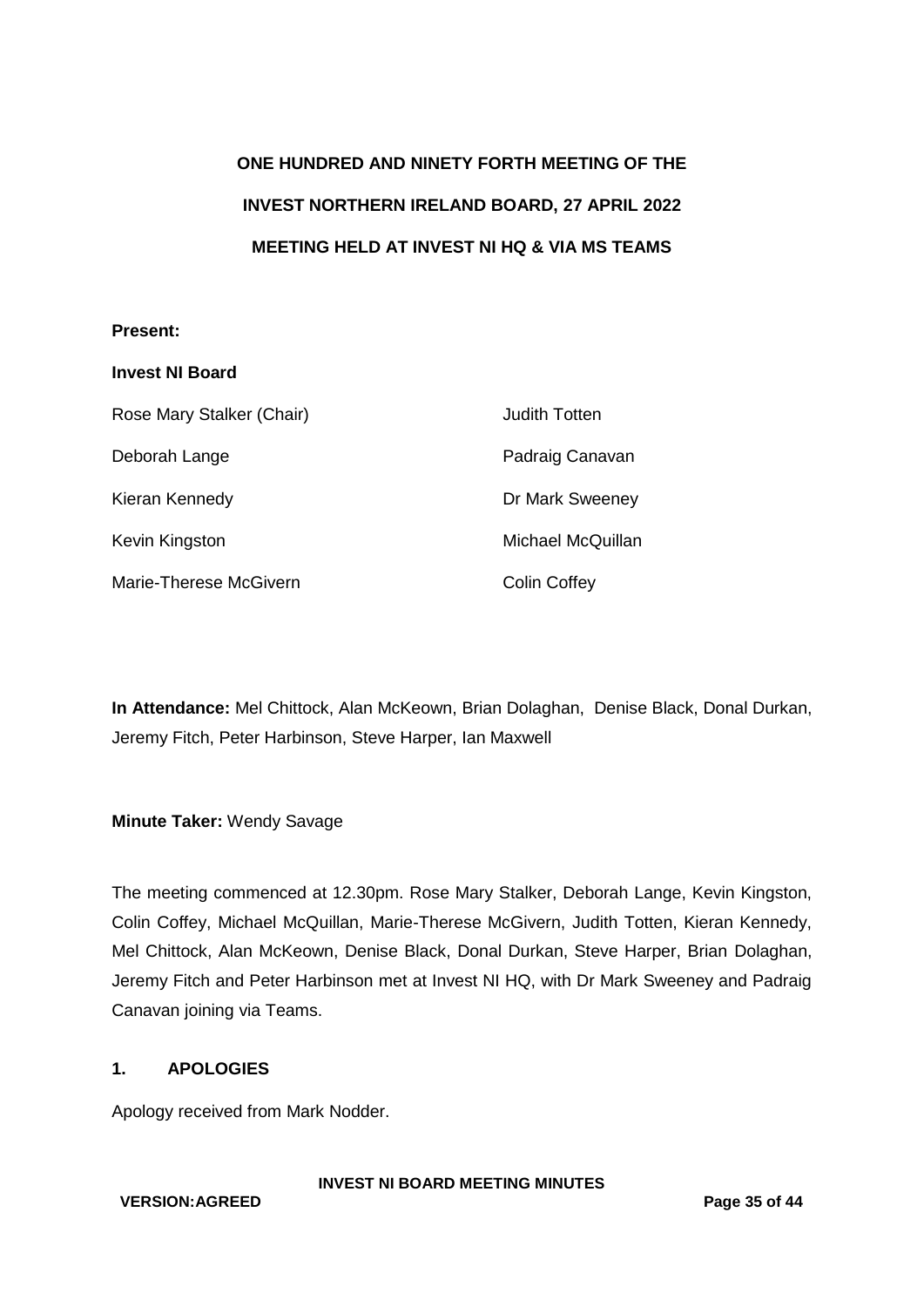# **1.1 DECLARATION OF CONFLICTS OF INTEREST AND OPENING REMARKS**

It was confirmed that the current Register of Interests was up to date.

#### **1.2 MINUTES**

The minutes of the March Board meeting were agreed and will be published online.

#### **1.3 MATTERS ARISING**

The Actions table was reviewed. The following was noted:

Action 5 – City & Growth Deals – Draft Memorandum of Understanding (MoU) to be discussed later during the Board meeting.

Action 9 – Board Effectiveness Review – The Chair advised that DfE has commissioned an effectiveness review to be completed by DoF. The Chair asked that Denise Black speak to DfE regarding the draft ToR for the review.

#### **2. ITEMS FOR DISCUSSION**

# **2.1 CEO REPORT TO BOARD & PROVISIONAL YEAR END RESULTS**

The CEO commenced his update by discussing the impact of the war in Ukraine on the Northern Ireland economy, the slow-down in consumer spending and potential supply chain issues; but reassured the Board that the team is monitoring the situation closely. Mel concluded his update by mentioning the increase in cyber-attacks and what Invest NI is doing to make us as secure as possible.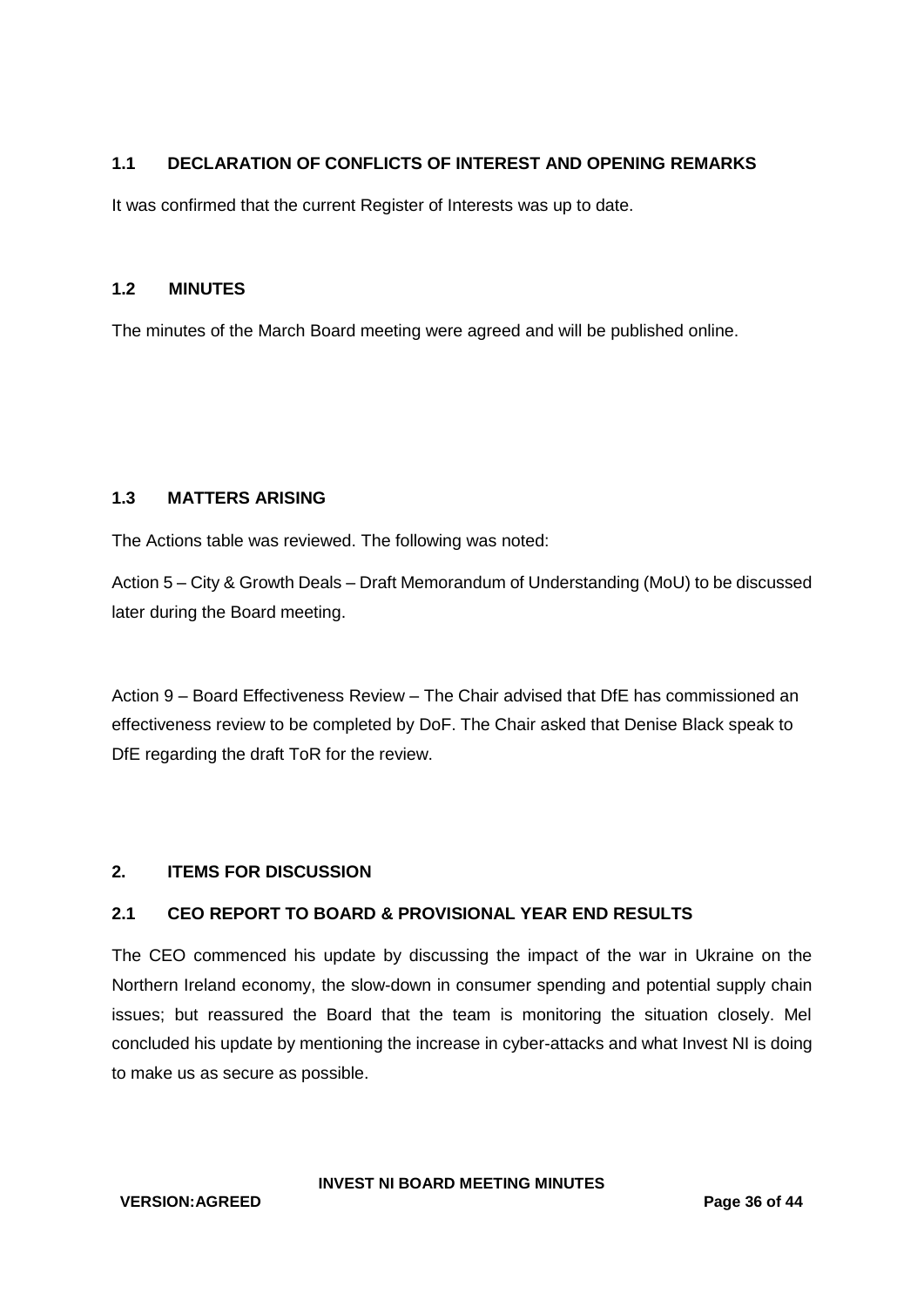The Chair asked if it would be appropriate for the Board to receive more formal updates on these topics. Mel agreed to take this away and look at the best way to keep the Board informed.

# **Action: Peter Harbinson to check the information available and look at the best way to issue information/updates to Board.**

Mel then presented the provisional year end results and thanked the wider Invest NI team for all of the work undertaken. Mel made reference to the number of offers issued to companies outside of Belfast and the potential outturns against skills targets. The Chair asked if we have comparative data for previous years regarding offers issued and if this could be broken down by Council area. The Chair also asked that the Board be provided with more detailed information on the provisional Skills outturn.

**Action: The Board would like to be provided with comparative data on offers issued from previous years and also split by Council area.**

# **Action: ELT to analyse the data available on Skills and produce an update paper for Board members.**

The Chair stated that this has been a challenging year and the organisation has done exceptionally well to deliver on targets set against the additional work delivering the emergency Covid schemes and impact from the pause on issuing Letters of Offer.

Several Board members stated their agreement that we should celebrate and claim our successes. Kevin Kingston suggested celebrating with a "wall of pride". Mel Chittock agreed that success should be celebrated and internal messaging should also reflect this.

#### **VERSION:AGREED Page 37 of 44**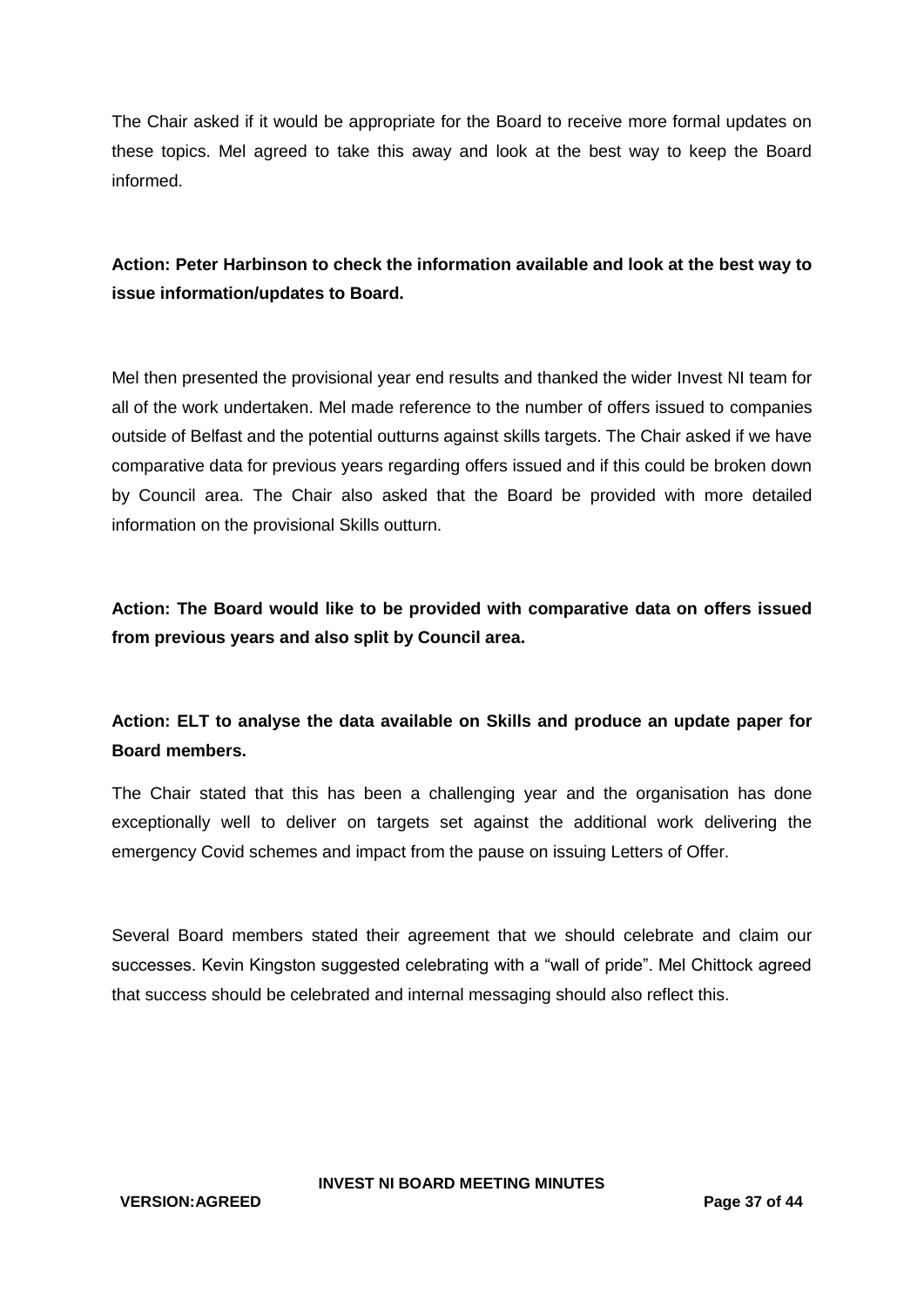# **2.2 FINANCE REPORT TO BOARD**

Brian Dolaghan provided a brief update to supplement the Finance Report to Board, which is summarised below:

 Provisionally, the Finance team has confirmed that we should be within our 1% under spend tolerance on our Resource budget; but will be outside of the tolerance level on our Capital budget. The 1% tolerance on the Capital budget equates to a very small value given that the net Capital budget is low once receipts are included.

The Chair thanked Brian and the wider Invest NI team for their efforts in helping to deliver the budget in a very challenging environment. Jeremy Fitch stated that he wished to also acknowledge the huge amount of work done behind the scenes by the wider team to support the Finance team in their efforts.

## **2.3 PRIORITISATION RECOMMENDATIONS**

Clare Mullan, Economic Adviser and Aaron Wilkinson, Deputy Economist both joined the meeting for this item.

Mel Chittock introduced this item by referring Board members to the summary papers within their Board packs. ELT has now agreed a recommendation on how projects should be ranked, and proposed budget allocations by programme. Mel advised discussions are also ongoing with DfE in parallel on appropriate policy cover for any future changes that may be required.

Mel and Claire Mullan then presented the proposed prioritisation methodology to be applied to Work in Progress projects across a range of programmes against current budget constraints.

The Board discussed the proposal at length and acknowledged that communication of any change would be key and may raise some comment in the market place.

**VERSION:AGREED Page 38 of 44**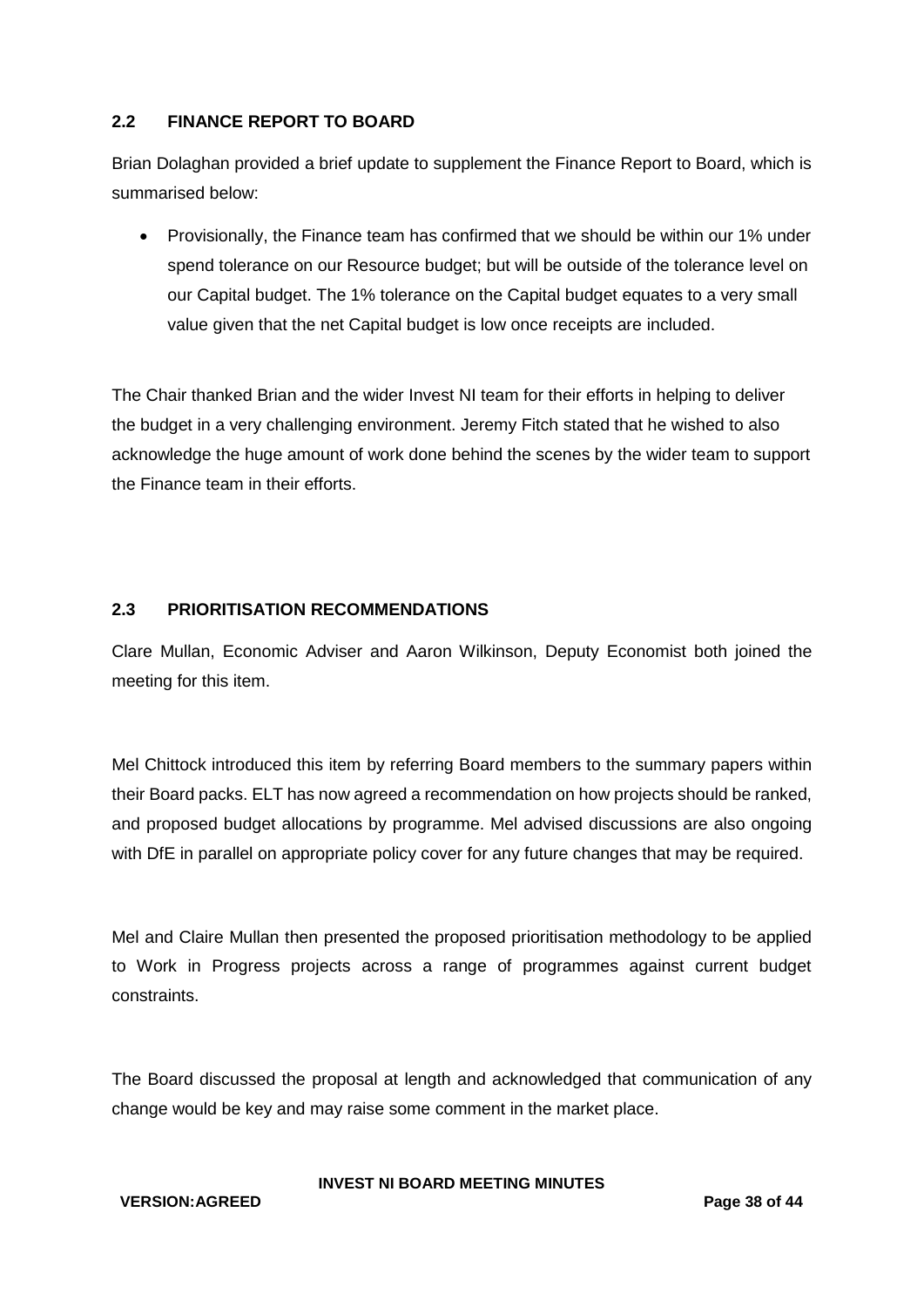The Chair stated that based on todays' discussion, the recommendations put forward by Mel and ELT, that the Board was content to endorse the prioritisation methodology. There was unanimous endorsement from Board members.

The Chair asked how ELT proposed to formally report on how the new process was working to the Board. Mel advised that ELT would meet monthly to make project decisions and would report formally to Board on a quarterly basis.

The Chair asked if the methodology would apply to those projects <£50k. Alan McKeown advised that such projects would be prioritised but may adopt different filtering approaches. Alan agreed to put recommendations for these projects in writing to the Chair, along with an update on the review completed so far on current programmes and solutions.

Mel thanked the Board and stated that next steps would be to update staff before proceeding with external communications to businesses.

The Chair concluded by thanking ELT and the Economists for the huge amount of work completed.

Clare Mullan and Aaron Wilkinson left the meeting.

# **2.3 STRATEGIC DIRECTION – OBJECTIVE SETTING 2022/23**

Donal Durkan referred to the background papers provided to Board members in their Board packs and asked each ELT owner to provide a brief update to Board members on the updated versions of the high level objectives.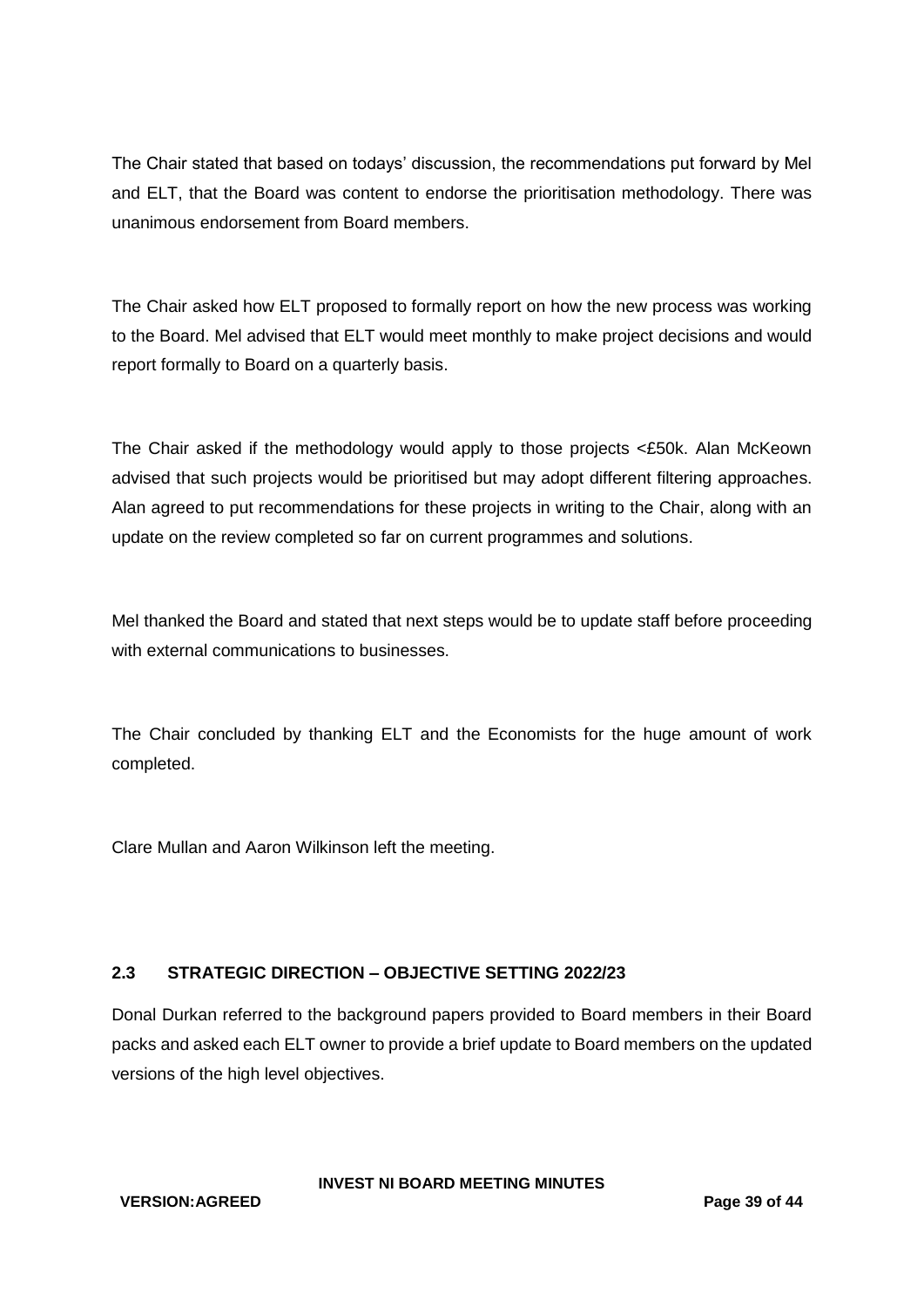There followed a challenging discussion on the objectives presented. The overall consensus from Board members was that some of the objectives needed to be more "SMART, and in some instances further clarity was required on the reason for the proposed target. The Chair asked that ELT owners make the necessary changes to the templates and send to Board members for further comment/approval. The Chair further stated that this should be completed prior to the May Board meeting.

**Action: ELT owners to update the objectives as requested and forward these to the Board for comment/approval prior to May Board meeting.**

# **2.4 THE FUTURE FOR START-UPS AND JOINING THE DOTS OF THE**

# **ENTREPRENEURIAL ECOSYSTEM**

This agenda item was introduced by Invest NI Board member and CEO of Enterprise NI, Michael McQuillan. Joining Michael for this item were – Jonathan McAlpin, Chair of Enterprise NI and Chief Executive of East Belfast Enterprise, Cara Dallat, Chief Executive of Craigavon Industrial Development Organisation (CIDO) and Emma Garrett, Chief Executive of Mallusk Enterprise Park.

Jonathan McAlpin presented on the background and make up of Enterprise NI and the LEA's and explained the current LED provision. Jonathan went on to explain how the current funding landscape is changing and the need to find a bespoke tailored service for all. Cara Dallat and Emma Garrett both gave a brief update on the work within their own agencies and gave an update on the support/advice and signposting provided across the Enterprise NI network.

Michael concluded by giving a brief overview of the work completed to date on a proposed one stop regional service which would provide the right support at the right time to entrepreneurial businesses and asked for Invest NI's support and partnership to bring this proposal to fruition.

**VERSION:AGREED Page 40 of 44**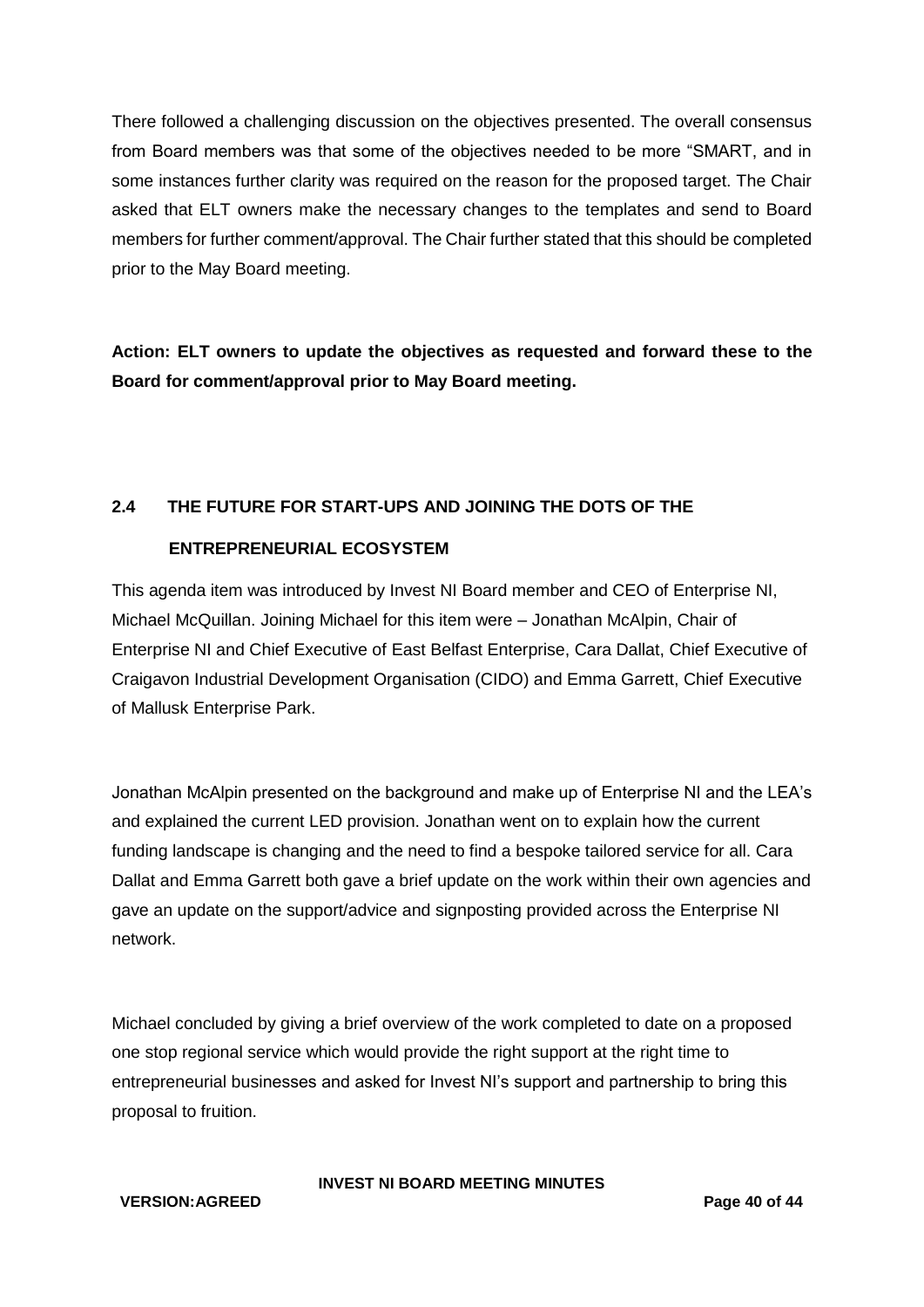The Chair thanked the team for their presentation and stated that they have identified an example of an ecosystem in need of stewardship and asked for views from fellow Board members on what Invest NI's role should be.

Padraig Canavan stated that he was very supportive of the concept; but thought it would be useful to understand any overlap with the current Invest NI provision.

Alan McKeown stated that there is an agreed direction of travel between the councils, LEA's and Invest NI; but that to move forward would require policy cover from DfE. Jeremy Fitch also asked who the team saw as the person who leads and co-ordinates the service. Michael McQuillan stated that at the minute no-one was doing this.

The Chair stated that this is not about policy cover; but about leadership and looking collectively for the best way to build up critical mass. The Chair thanked Michael and the team for the thought leadership and the challenge brought forward.

Michael McQuillan concluded by stating that this issues presents an opportunity for a true partnership approach.

The Board agreed with the direction of travel and confirmed that Invest NI needs to help facilitate the development of the ecosystem.

# **Action: Jeremy Fitch and Alan McKeown to continue to engage with Enterprise NI.**

Jonathan McAlpin, Cara Dallat and Emma Garrett left the meeting.

**VERSION:AGREED Page 41 of 44**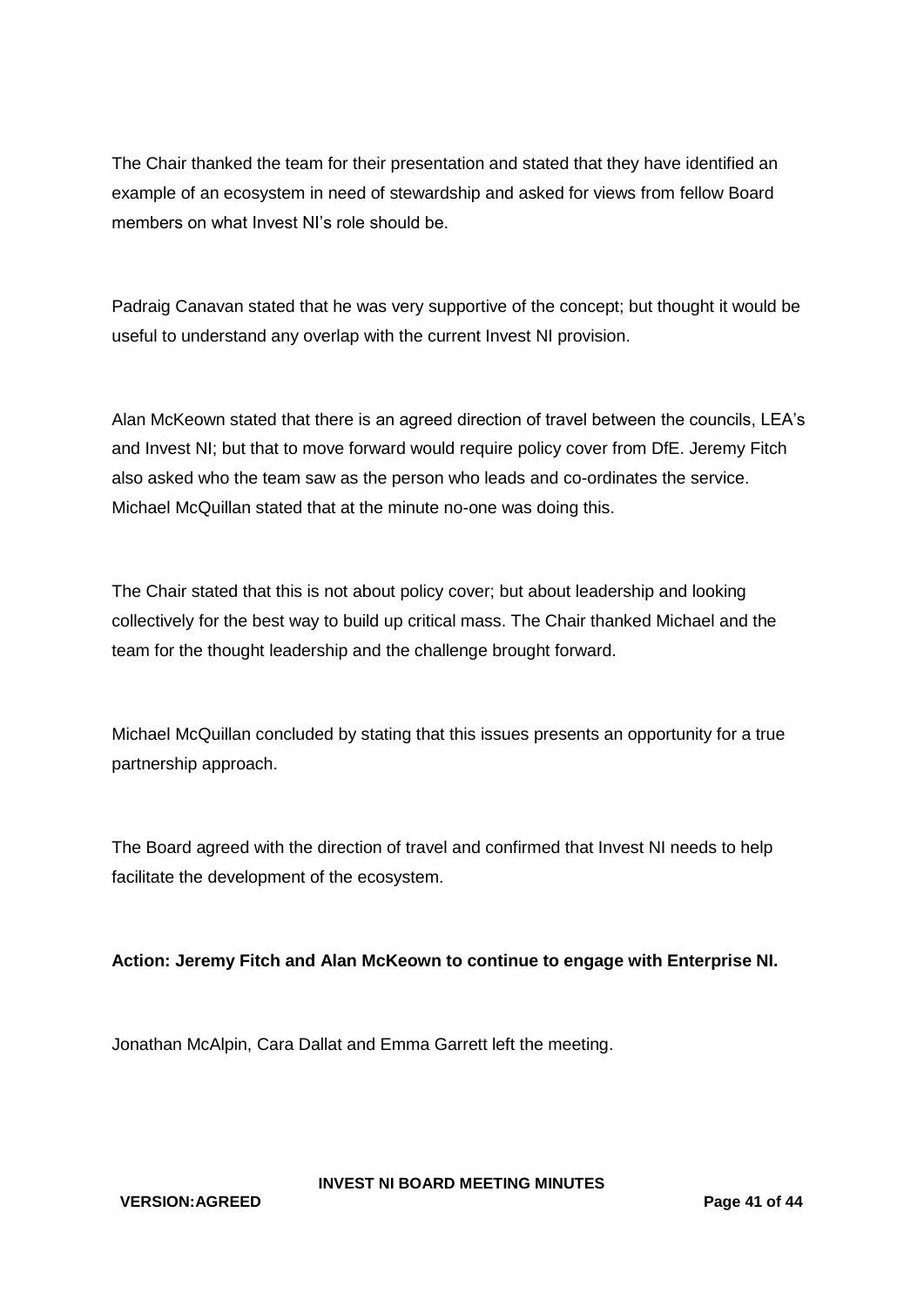## **2.5 EVOLVE UPDATE**

Alan McKeown updated the Board on the progress of Evolve highlighting the recent focus on staff moves to support the City and Growth Deal agenda. The Board were advised that the Behaviours and Values roll out will commence later in May and the review of handling casework under £50k would be completed in the next week and an outline paper will be shared with the Chair for information. The Board noted that external support had been secured for the work in relation to the Corporate Social Responsibility work stream. The Board asked that for the May Board meeting, a detailed dive would be held looking at the elements of Evolve not covered at previous Board meetings.

## **2.6 COMMUNICATIONS PLAN UPDATE**

Peter Harbinson referenced the paper circulated to Board members on short and medium term communications plan. Peter acknowledged there has been a frustration on the lack of profile for Invest NI in the marketplace; but confirmed that once past the upcoming elections there is a plan to communicate quickly and clearly both internally and externally.

Board members stated the need to be more pro-active and communicate positive messages and use them more to engage both internally and externally. The Chair also stated that it would be useful to forward proposed comms messages to Board members as soon as possible to allow them time to fully understand the messages.

**Action: Peter to forward copies of all proposed communications to Board members as soon as available and update the Communications Plan presented to reflect the need for more Board engagement.**

# **3. MONTHLY REPORTING TO BOARD BY EXCEPTION**

**3.1 MARKETING & COMMUNICATIONS REPORT**

**INVEST NI BOARD MEETING MINUTES**

**VERSION:AGREED Page 42 of 44**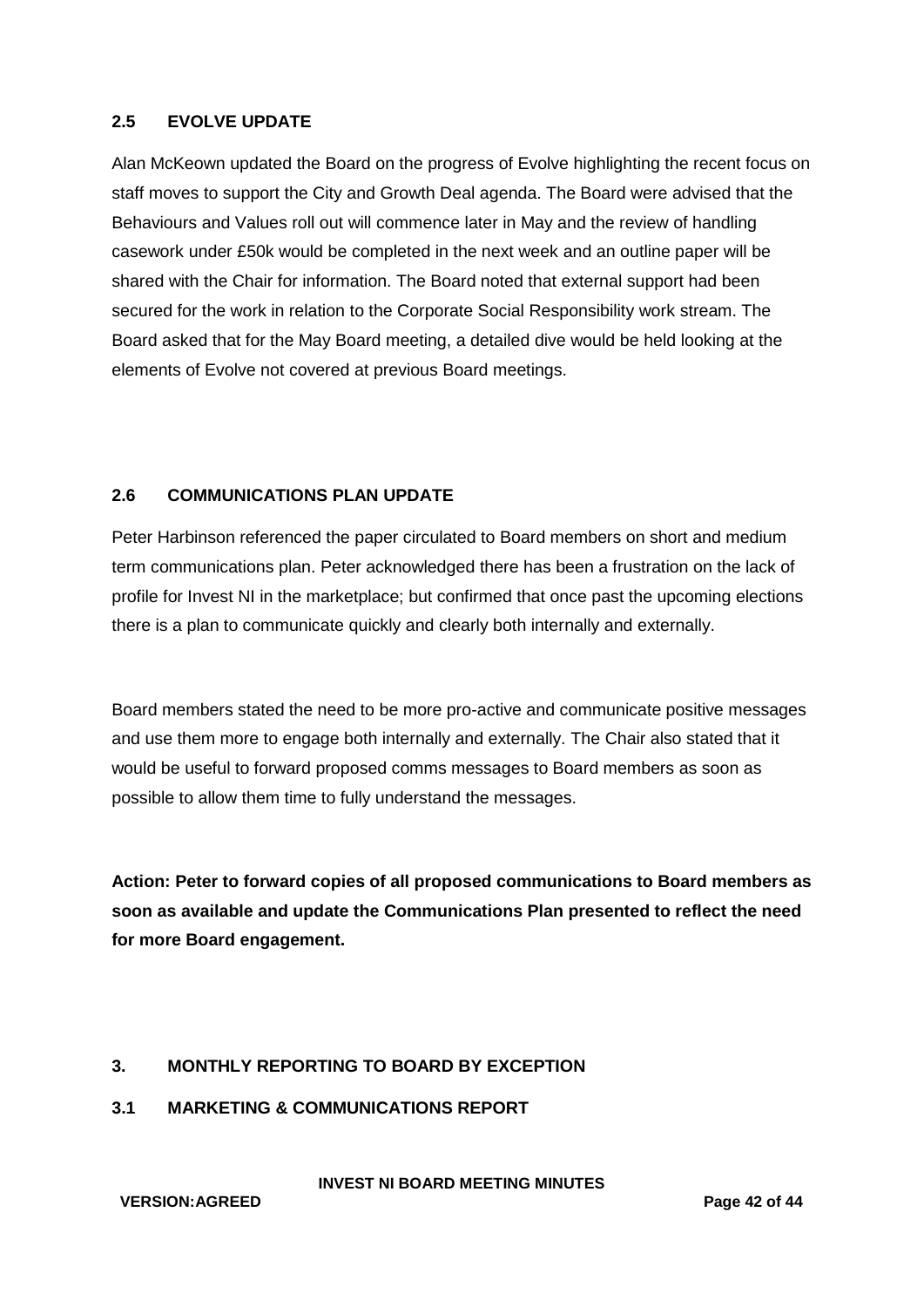Paper was noted.

#### **3.2 CASEWORK REPORT**

Paper was noted.

#### **4. ANY OTHER BUSINESS**

#### **4.1 CHAIR'S BUSINESS**

The Chair advised that the competition for new Board members has now completed and a recommendation to appoint is currently being drafted for the Minister's consideration.

## **4.2 ANY OTHER BUSINESS**

Deborah Lange asked that Board members are notified via e-mail when additional papers are added to Decision Time. This will be taken forward by the Board Secretariat.

Kevin Kingston asked for clarification on the specifics of Invest NI's role within City & Growth Deals now that Invest NI has been asked by DfE to take on the Innovation Sponsor role. He also asked for some further clarification on some of the terminology used within the draft MoU, which he felt was, in part, confusing. Donal Durkan provided an overview of Invest NI's specific responsibilities within the Innovation and Digital Pillars of the City & Growth Deals and set out how we would be managing the range of innovation related projects within the Complementary Fund. Donal advised that the term sponsor did not mean that Invest NI would be responsible for ensuring project approval. Donal added that all project proposals would be subject to the current, extensive due diligence, and only those projects that were economically viable would be taken forward to casework for consideration. Mel Chittock stated that he felt the language could be clearer; but importantly it is good that we now have a draft MoU to consider setting out of roles and responsibilities. Donal added that there would be further engagement with DfE colleagues in the weeks ahead. Kevin Kingston confirmed that there no requirement for the MoU to be presented to ARC.